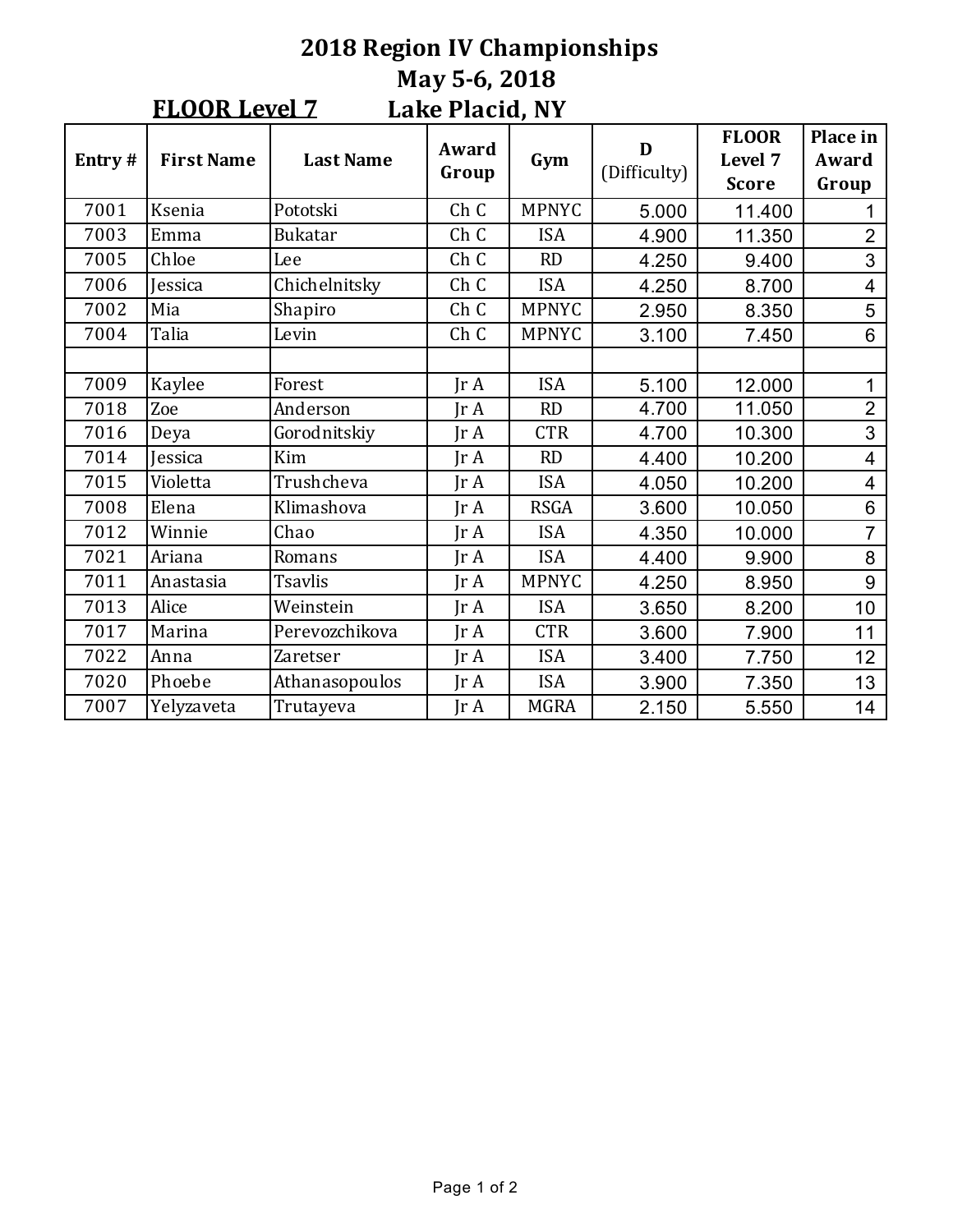# **2018 Region IV Championships May 5-6, 2018 Lake Placid, NY FLOOR Level 7**

| Entry# | <b>First Name</b> | <b>Last Name</b> | Award<br>Group | Gym          | D<br>(Difficulty) | <b>FLOOR</b><br>Level 7<br><b>Score</b> | Place in<br>Award<br>Group |
|--------|-------------------|------------------|----------------|--------------|-------------------|-----------------------------------------|----------------------------|
| 7024   | Melanie           | Novikov          | Ir B           | <b>GOR</b>   | 5.200             | 11.850                                  |                            |
| 7025   | <b>Jessie</b>     | Ma               | Ir B           | <b>NOR</b>   | 3.850             | 10.800                                  | $\overline{2}$             |
| 7040   | Cordelia          | Loomis           | Ir B           | <b>NOR</b>   | 4.400             | 10.650                                  | 3                          |
| 7032   | Claire            | Kang             | Ir B           | <b>RD</b>    | 4.300             | 10.600                                  | 4                          |
| 7031   | Aleena            | Sklyar           | Ir B           | <b>MPNYC</b> | 4.700             | 10.250                                  | 5                          |
| 7036   | Amelia            | Lipo             | Ir B           | <b>GOR</b>   | 4.400             | 9.900                                   | 6                          |
| 7038   | Alexis            | Farberov         | Ir B           | <b>GOR</b>   | 3.900             | 9.800                                   | 7                          |
| 7039   | Allison           | Wu               | Ir B           | <b>NOR</b>   | 2.850             | 9.000                                   | 8                          |
| 7035   | Sophia            | Liu              | Ir B           | <b>NOR</b>   | 3.600             | 8.900                                   | 9                          |
| 7027   | Jessica           | Levinson         | Ir B           | <b>MGRA</b>  | 2.950             | 8.700                                   | 10                         |
| 7029   | <b>Ihaiel</b>     | Beaubrun         | Ir B           | <b>ISA</b>   | 3.700             | 8.300                                   | 11                         |
| 7037   | Luciana           | Ganshaw          | Ir B           | <b>ISA</b>   | 3.450             | 8.200                                   | 12                         |
| 7033   | Anastasia         | Kogan            | Ir B           | <b>RSGA</b>  | 3.400             | 7.700                                   | 13                         |
| 7028   | Amelie            | Caruso           | Ir B           | <b>MGRA</b>  | 2.950             | 7.350                                   | 14                         |
| 7041   | Gabriela          | Yankovski        | Ir B           | <b>MGRA</b>  | 2.600             | 7.000                                   | 15                         |
| 7030   | Allysa            | Chen             | Ir B           | <b>MGRA</b>  | 2.800             | 6.900                                   | 16                         |
| 7026   | Abby              | Lee              | Ir B           | <b>MGRA</b>  | 3.100             | 6.850                                   | 17                         |
| 7043   | Sabrina           | Kogan            | Ir B           | <b>FET</b>   | 2.600             | 6.050                                   | 18                         |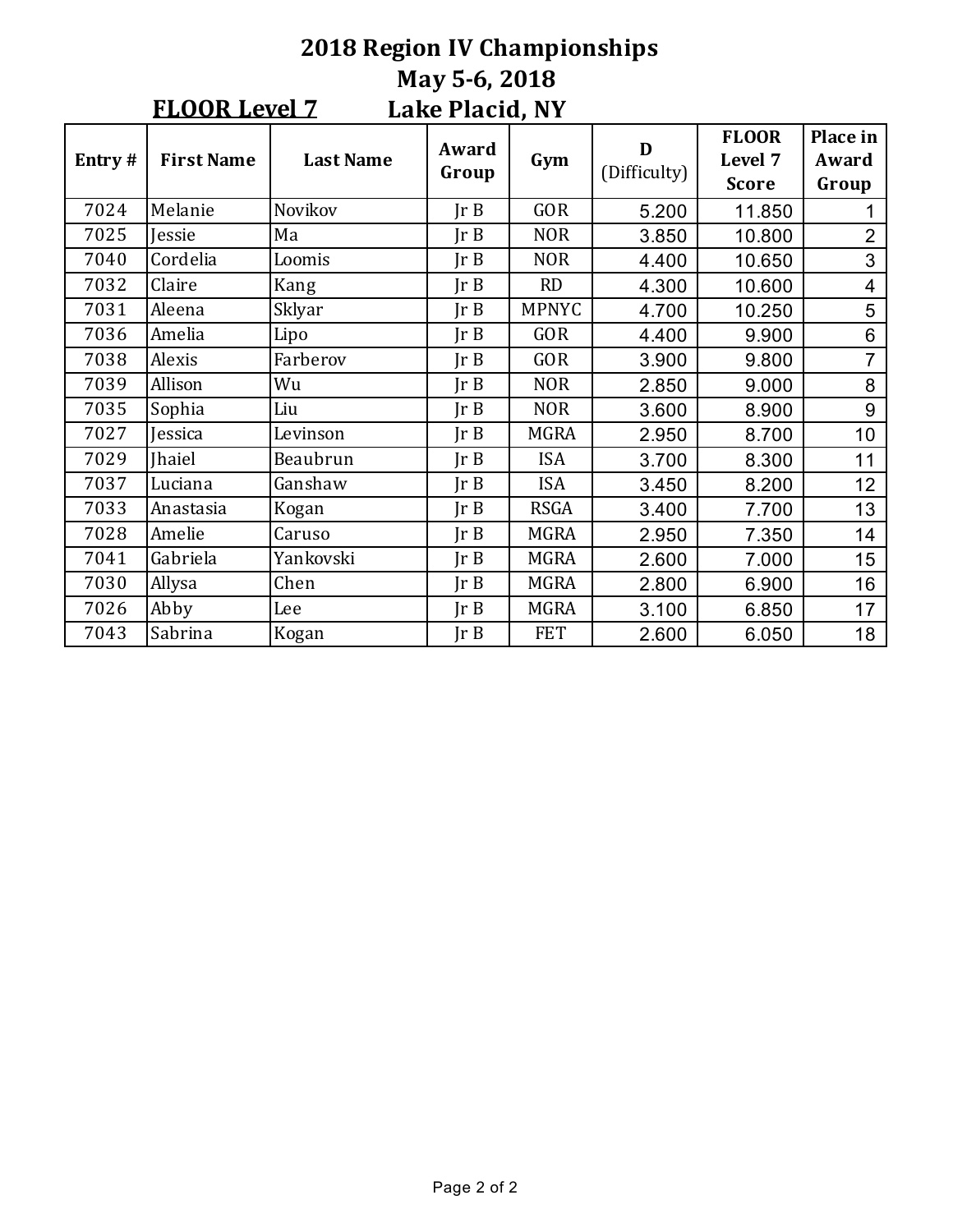#### **2018 Region IV Championships May 5-6, 2018** Lake Placid, NY **HOOP** Level 7

| Entry# | <b>First Name</b> | <b>Last Name</b> | Award<br>Group          | Gym          | D<br>(Difficulty) | <b>HOOP</b><br>Level 7<br><b>Score</b> | Place in<br>Award<br>Group |
|--------|-------------------|------------------|-------------------------|--------------|-------------------|----------------------------------------|----------------------------|
| 7003   | Emma              | <b>Bukatar</b>   | Ch C                    | <b>ISA</b>   | 5.000             | 10.650                                 |                            |
| 7001   | Ksenia            | Pototski         | Ch C                    | <b>MPNYC</b> | 4.050             | 9.950                                  | $\overline{2}$             |
| 7006   | <b>Jessica</b>    | Chichelnitsky    | Ch C                    | <b>ISA</b>   | 5.000             | 9.550                                  | 3                          |
| 7005   | Chloe             | Lee              | Ch C                    | RD           | 5.050             | 8.450                                  | $\overline{\mathcal{A}}$   |
| 7002   | Mia               | Shapiro          | Ch C                    | <b>MPNYC</b> | 3.050             | 7.450                                  | 5                          |
| 7004   | Talia             | Levin            | Ch C                    | <b>MPNYC</b> | 2.650             | 5.400                                  | 6                          |
|        |                   |                  |                         |              |                   |                                        |                            |
| 7016   | Deya              | Gorodnitskiy     | JrA                     | <b>CTR</b>   | 5.400             | 10.900                                 | 1                          |
| 7018   | Zoe               | Anderson         | $\text{Tr } \mathbf{A}$ | RD           | 4.500             | 10.350                                 | $\overline{2}$             |
| 7009   | Kaylee            | Forest           | Jr A                    | <b>ISA</b>   | 4.600             | 10.100                                 | 3                          |
| 7014   | <b>Jessica</b>    | Kim              | $\text{Tr }A$           | RD           | 4.600             | 10.100                                 | 3                          |
| 7013   | Alice             | Weinstein        | Jr A                    | <b>ISA</b>   | 4.750             | 9.700                                  | 5                          |
| 7021   | Ariana            | Romans           | $\text{Tr }A$           | <b>ISA</b>   | 4.250             | 9.050                                  | 6                          |
| 7008   | Elena             | Klimashova       | $\text{Tr } \mathbf{A}$ | <b>RSGA</b>  | 3.450             | 8.550                                  | $\overline{7}$             |
| 7020   | Phoebe            | Athanasopoulos   | $\text{Ir } A$          | <b>ISA</b>   | 4.550             | 7.950                                  | 8                          |
| 7015   | Violetta          | Trushcheva       | $\text{Tr } \mathbf{A}$ | <b>ISA</b>   | 3.750             | 7.600                                  | 9                          |
| 7012   | Winnie            | Chao             | $\text{Tr }A$           | <b>ISA</b>   | 3.600             | 7.250                                  | 10                         |
| 7007   | Yelyzaveta        | Trutayeva        | Jr A                    | <b>MGRA</b>  | 2.300             | 6.400                                  | 11                         |
| 7017   | Marina            | Perevozchikova   | Jr A                    | <b>CTR</b>   | 3.200             | 6.200                                  | 12                         |
| 7011   | Anastasia         | <b>Tsavlis</b>   | JrA                     | <b>MPNYC</b> | 1.850             | 5.650                                  | 13                         |
| 7022   | Anna              | <b>Zaretser</b>  | Jr A                    | <b>ISA</b>   | 2.600             | 5.650                                  | 13                         |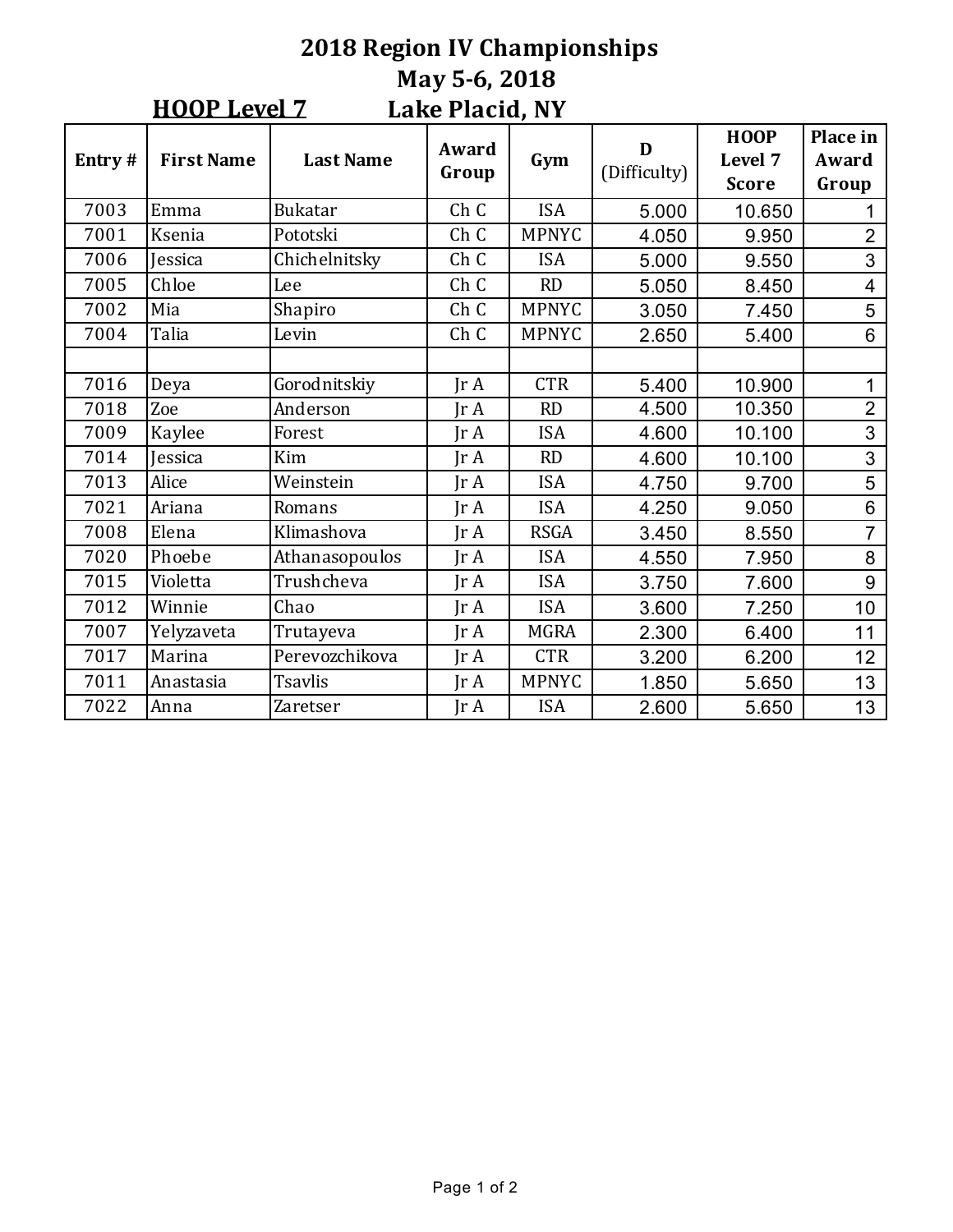#### **2018 Region IV Championships May 5-6, 2018** Lake Placid, NY **HOOP** Level 7 **Entry** # **First Name Last Name Award Group** Award Gym D<br>Group Gym Difficulty) **HOOP**  Level 7 **Score Place** in **Award Group** 7024 |Melanie | Novikov | Jr B | GOR | 5.050 | 11.650 | 1 7025 Jessie Ma Jr B NOR 4.200 10.300 2 7027 |Jessica | Levinson | Jr B | MGRA | 3.100 | 9.350 | 3 7026 Abby Lee Jr B MGRA 3.500 9.300 4 7032 |Claire | Kang | Jr B | RD | 4.500 | 9.100 | 5 7038 |Alexis | Farberov | Jr B | GOR | 3.950 | 9.100 | 5 7036 |Amelia | Lipo | Jr $\,$ B | GOR | 3.950 | 8.850 | 7 7040 |Cordelia | Loomis | Jr B | NOR | 3.850 | 8.500 | 8 7029 Jhaiel Beaubrun Jr B ISA 3.600 8.200 9 7030 Allysa Chen Jr B MGRA 2.700 8.100 10 7035 |Sophia | Liu | Jr $\,$ B | NOR | 3.250 | 8.100 | 10 7033 |Anastasia | Kogan | Jr B | RSGA | 3.850 | 7.850 | 12 7039 |Allison | Wu | Jr B | NOR | 3.800 | 7.650 | 13 7031 |Aleena | Sklyar | Jr B | MPNYC | 3.350 | 7.600 | 14 7037 |Luciana |Ganshaw | Jr B | ISA | 2.950 | 7.200 | 15

7028 Amelie Caruso Jr B MGRA 2.550 6.900 16 7041 |Gabriela | Yankovski | Jr $\,$ B | MGRA | 3.300 | 6.350 | 17 7043 |Sabrina | Kogan | Jr B | FET | 2.000 | 5.200 | 18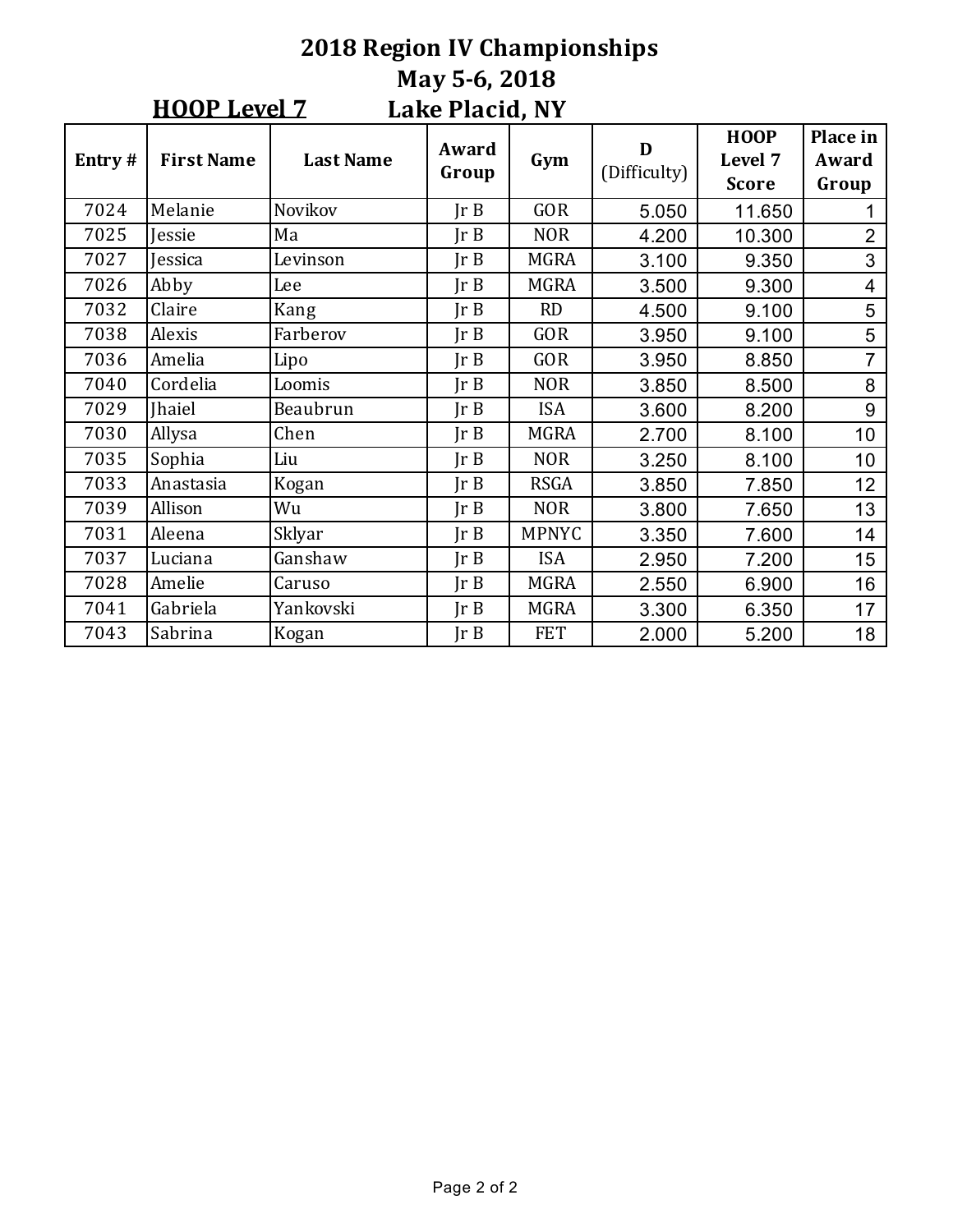#### **2018 Region IV Championships May 5-6, 2018** Lake Placid, NY **BALL Level 7**

| Entry# | <b>First Name</b> | <b>Last Name</b> | LUIN I RUURI II L<br>Award<br>Group | Gym          | D<br>(Difficulty) | <b>BALL Level</b><br>7 Score | Place in<br>Award<br>Group |
|--------|-------------------|------------------|-------------------------------------|--------------|-------------------|------------------------------|----------------------------|
| 7003   | Emma              | <b>Bukatar</b>   | Ch C                                | <b>ISA</b>   | 5.000             | 11.350                       | 1                          |
| 7005   | Chloe             | Lee              | Ch C                                | RD           | 4.850             | 11.300                       | $\overline{2}$             |
| 7001   | Ksenia            | Pototski         | Ch C                                | <b>MPNYC</b> | 4.150             | 10.700                       | 3                          |
| 7006   | <b>Jessica</b>    | Chichelnitsky    | Ch C                                | <b>ISA</b>   | 4.750             | 9.050                        | 4                          |
| 7002   | Mia               | Shapiro          | Ch C                                | <b>MPNYC</b> | 2.700             | 7.400                        | 5                          |
| 7004   | Talia             | Levin            | Ch C                                | <b>MPNYC</b> | 1.800             | 5.900                        | 6                          |
|        |                   |                  |                                     |              |                   |                              |                            |
| 7018   | Zoe               | Anderson         | $\text{Tr }A$                       | <b>RD</b>    | 4.400             | 10.900                       | 1                          |
| 7014   | <b>Jessica</b>    | Kim              | IrA                                 | <b>RD</b>    | 4.650             | 10.300                       | $\overline{2}$             |
| 7008   | Elena             | Klimashova       | IrA                                 | <b>RSGA</b>  | 3.700             | 9.850                        | 3                          |
| 7017   | Marina            | Perevozchikova   | IrA                                 | <b>CTR</b>   | 4.450             | 9.800                        | $\overline{4}$             |
| 7015   | Violetta          | Trushcheva       | $\text{Tr } \mathbf{A}$             | <b>ISA</b>   | 4.000             | 8.750                        | 5                          |
| 7016   | Deya              | Gorodnitskiy     | $\text{Tr }A$                       | <b>CTR</b>   | 4.350             | 8.750                        | 5                          |
| 7007   | Yelyzaveta        | Trutayeva        | Jr A                                | <b>MGRA</b>  | 3.200             | 8.650                        | 7                          |
| 7009   | Kaylee            | Forest           | $\text{Tr }A$                       | <b>ISA</b>   | 3.650             | 7.950                        | 8                          |
| 7020   | Phoebe            | Athanasopoulos   | IrA                                 | <b>ISA</b>   | 4.300             | 7.500                        | 9                          |
| 7011   | Anastasia         | <b>Tsavlis</b>   | JrA                                 | <b>MPNYC</b> | 2.800             | 7.450                        | 10                         |
| 7021   | Ariana            | Romans           | $\text{Tr }A$                       | <b>ISA</b>   | 3.350             | 7.350                        | 11                         |
| 7013   | Alice             | Weinstein        | $\text{Tr }A$                       | <b>ISA</b>   | 3.300             | 6.400                        | 12                         |
| 7012   | Winnie            | Chao             | $\text{Tr }A$                       | <b>ISA</b>   | 2.450             | 4.250                        | 13                         |
| 7022   | Anna              | Zaretser         | $\text{Tr }A$                       | <b>ISA</b>   | 1.550             | 3.000                        | 14                         |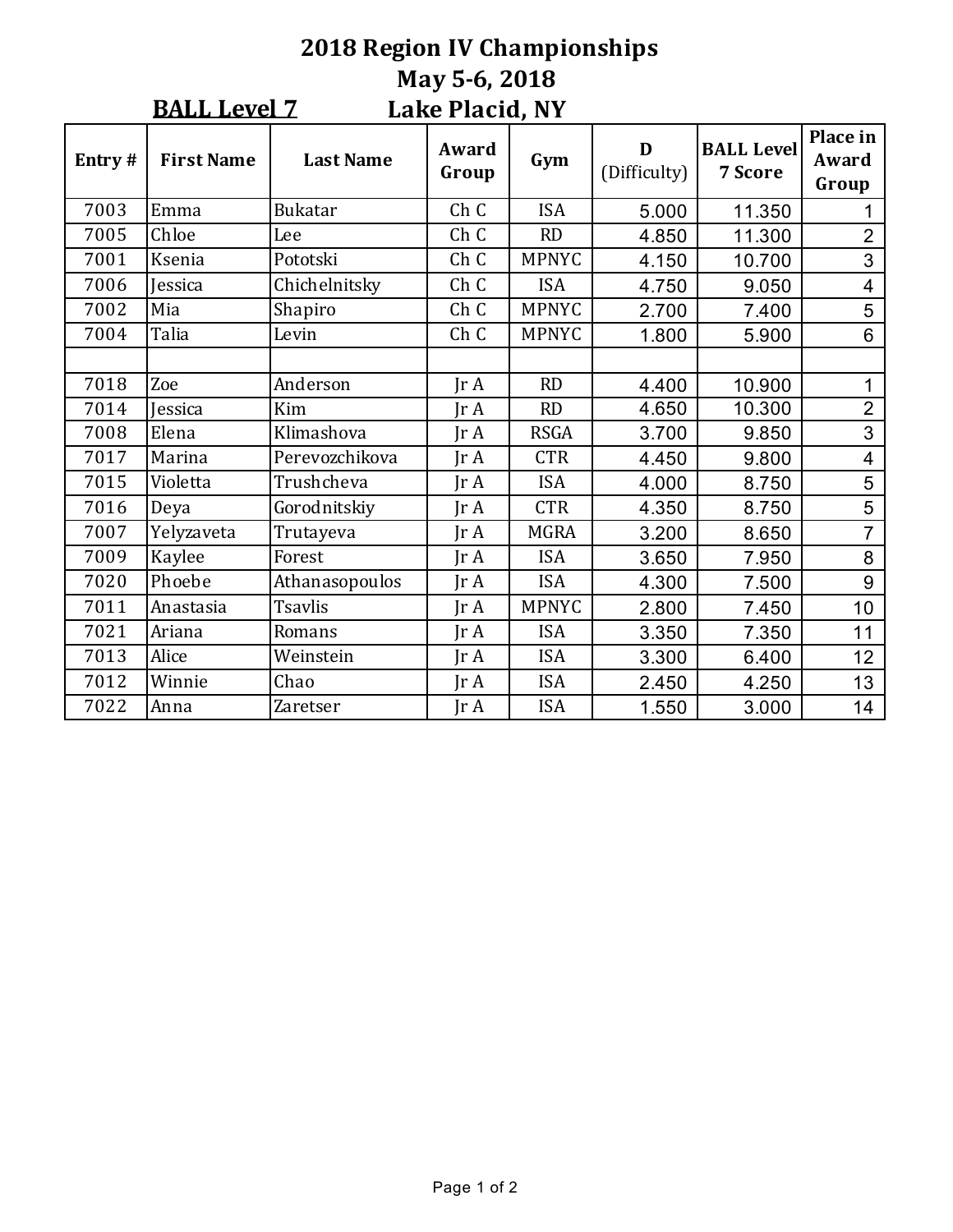|                                        | <b>2018 Region IV Championships</b><br>May 5-6, 2018 |                  |                |              |                   |                                     |                            |  |  |  |  |  |
|----------------------------------------|------------------------------------------------------|------------------|----------------|--------------|-------------------|-------------------------------------|----------------------------|--|--|--|--|--|
| <b>BALL Level 7</b><br>Lake Placid, NY |                                                      |                  |                |              |                   |                                     |                            |  |  |  |  |  |
| Entry#                                 | <b>First Name</b>                                    | <b>Last Name</b> | Award<br>Group | Gym          | D<br>(Difficulty) | <b>BALL Level</b><br><b>7 Score</b> | Place in<br>Award<br>Group |  |  |  |  |  |
| 7024                                   | Melanie                                              | Novikov          | $\text{Tr } B$ | <b>GOR</b>   | 4.900             | 11.750                              | 1                          |  |  |  |  |  |
| 7040                                   | Cordelia                                             | Loomis           | JrB            | <b>NOR</b>   | 4.350             | 11.000                              | $\overline{2}$             |  |  |  |  |  |
| 7025                                   | Jessie                                               | Ma               | JrB            | <b>NOR</b>   | 3.900             | 10.100                              | $\mathfrak{S}$             |  |  |  |  |  |
| 7038                                   | Alexis                                               | Farberov         | Ir B           | <b>GOR</b>   | 4.150             | 9.850                               | $\overline{4}$             |  |  |  |  |  |
| 7027                                   | Jessica                                              | Levinson         | Ir B           | <b>MGRA</b>  | 2.850             | 9.100                               | 5                          |  |  |  |  |  |
| 7032                                   | Claire                                               | Kang             | $\text{Tr } B$ | <b>RD</b>    | 4.700             | 9.100                               | 5                          |  |  |  |  |  |
| 7036                                   | Amelia                                               | Lipo             | Ir B           | <b>GOR</b>   | 4.350             | 8.700                               | $\overline{7}$             |  |  |  |  |  |
| 7031                                   | Aleena                                               | Sklyar           | JrB            | <b>MPNYC</b> | 3.400             | 8.650                               | 8                          |  |  |  |  |  |
| 7039                                   | Allison                                              | Wu               | JrB            | <b>NOR</b>   | 3.150             | 7.250                               | 9                          |  |  |  |  |  |
| 7029                                   | <b>Jhaiel</b>                                        | Beaubrun         | Ir B           | <b>ISA</b>   | 2.450             | 6.800                               | 10                         |  |  |  |  |  |
| 7035                                   | Sophia                                               | Liu              | Ir B           | <b>NOR</b>   | 2.700             | 6.000                               | 11                         |  |  |  |  |  |
| 7037                                   | Luciana                                              | Ganshaw          | Ir B           | <b>ISA</b>   | 2.500             | 5.950                               | 12                         |  |  |  |  |  |
| 7041                                   | Gabriela                                             | Yankovski        | JrB            | <b>MGRA</b>  | 1.400             | 5.800                               | 13                         |  |  |  |  |  |
| 7030                                   | Allysa                                               | Chen             | JrB            | <b>MGRA</b>  | 1.450             | 5.200                               | 14                         |  |  |  |  |  |
| 7033                                   | Anastasia                                            | Kogan            | JrB            | <b>RSGA</b>  | 2.400             | 5.050                               | 15                         |  |  |  |  |  |
| 7028                                   | Amelie                                               | Caruso           | Ir B           | <b>MGRA</b>  | 2.000             | 4.850                               | 16                         |  |  |  |  |  |
| 7026                                   | Abby                                                 | Lee              | JrB            | <b>MGRA</b>  | 1.750             | 4.800                               | 17                         |  |  |  |  |  |

7043 |Sabrina | Kogan | Jr B | FET | 3.100 | 4.800 | 17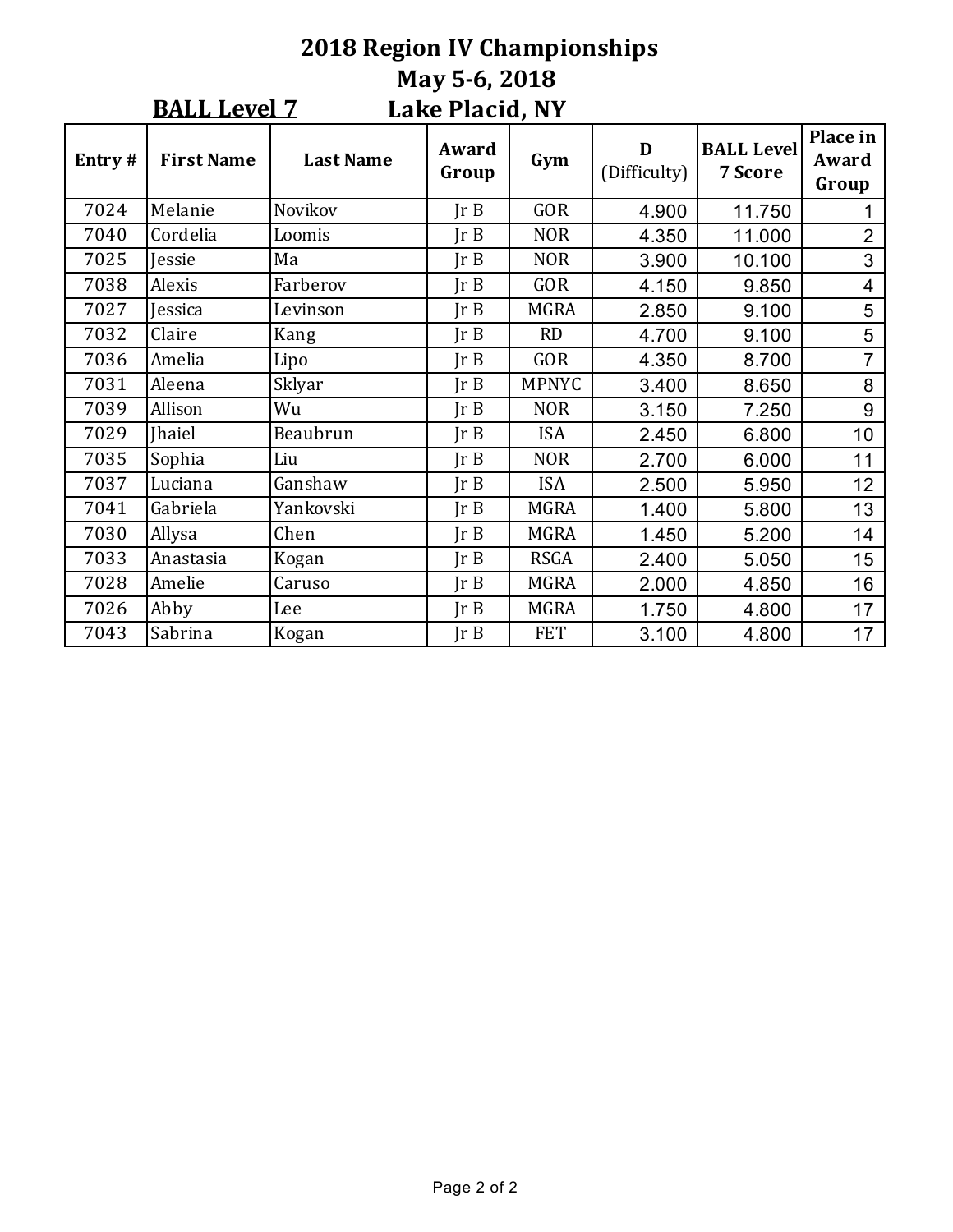#### **2018 Region IV Championships May 5-6, 2018** Lake Placid, NY **CLUBS Level 7**

| Entry# | <b>First Name</b> | <b>Last Name</b> | Award<br>Group          | Gym          | D<br>(Difficulty) | <b>CLUBS</b><br>Level 7<br><b>Score</b> | <b>Place In</b><br>Award<br>Group |
|--------|-------------------|------------------|-------------------------|--------------|-------------------|-----------------------------------------|-----------------------------------|
| 7005   | Chloe             | Lee              | Ch C                    | <b>RD</b>    | 5.000             | 11.050                                  | 1                                 |
| 7002   | Mia               | Shapiro          | Ch C                    | <b>MPNYC</b> | 3.500             | 9.050                                   | $\overline{2}$                    |
| 7003   | Emma              | <b>Bukatar</b>   | Ch C                    | <b>ISA</b>   | 3.950             | 8.350                                   | 3                                 |
| 7001   | Ksenia            | Pototski         | Ch C                    | <b>MPNYC</b> | 3.700             | 8.050                                   | $\overline{\mathbf{4}}$           |
| 7006   | Jessica           | Chichelnitsky    | Ch C                    | <b>ISA</b>   | 3.650             | 7.850                                   | 5                                 |
| 7004   | Talia             | Levin            | Ch C                    | <b>MPNYC</b> | 1.950             | 7.300                                   | 6                                 |
|        |                   |                  |                         |              |                   |                                         |                                   |
| 7018   | Zoe               | Anderson         | $\text{Tr }A$           | <b>RD</b>    | 5.500             | 11.450                                  | 1                                 |
| 7016   | Deya              | Gorodnitskiy     | $\text{Tr }A$           | <b>CTR</b>   | 4.450             | 10.600                                  | $\overline{2}$                    |
| 7009   | Kaylee            | Forest           | Jr A                    | <b>ISA</b>   | 5.000             | 10.550                                  | 3                                 |
| 7013   | Alice             | Weinstein        | IrA                     | <b>ISA</b>   | 5.100             | 10.300                                  | $\overline{\mathcal{A}}$          |
| 7014   | <b>Jessica</b>    | Kim              | Jr A                    | <b>RD</b>    | 4.100             | 9.600                                   | 5                                 |
| 7008   | Elena             | Klimashova       | $\text{Tr }A$           | <b>RSGA</b>  | 3.600             | 9.350                                   | 6                                 |
| 7007   | Yelyzaveta        | Trutayeva        | IrA                     | <b>MGRA</b>  | 2.850             | 8.750                                   | $\overline{7}$                    |
| 7015   | Violetta          | Trushcheva       | $\text{Tr } \mathbf{A}$ | <b>ISA</b>   | 4.300             | 8.350                                   | 8                                 |
| 7017   | Marina            | Perevozchikova   | $\text{Tr } \mathbf{A}$ | <b>CTR</b>   | 3.350             | 8.050                                   | 9                                 |
| 7012   | Winnie            | Chao             | JrA                     | <b>ISA</b>   | 3.200             | 7.250                                   | 10                                |
| 7011   | Anastasia         | <b>Tsavlis</b>   | JrA                     | <b>MPNYC</b> | 2.500             | 6.600                                   | 11                                |
| 7021   | Ariana            | Romans           | JrA                     | <b>ISA</b>   | 2.100             | 6.300                                   | 12                                |
| 7020   | Phoebe            | Athanasopoulos   | JrA                     | <b>ISA</b>   | 2.150             | 5.400                                   | 13                                |
| 7022   | Anna              | <b>Zaretser</b>  | $\text{Tr }A$           | <b>ISA</b>   | 1.800             | 5.100                                   | 14                                |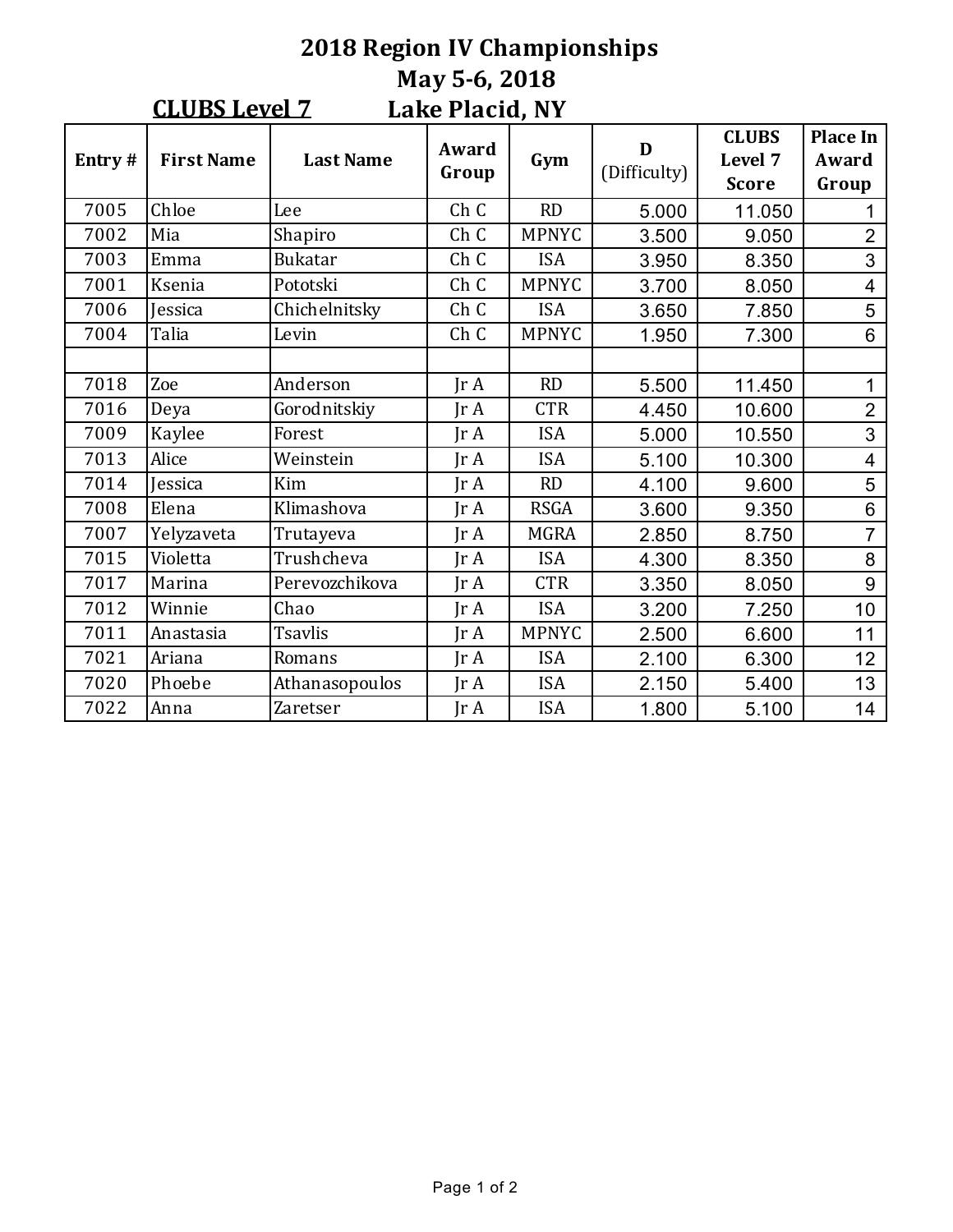#### **2018 Region IV Championships May 5-6, 2018** Lake Placid, NY **CLUBS Level 7 Entry** # **First Name Last Name Award Group** Award Gym D<br>Group Gym Difficulty) **CLUBS**  Level 7 **Score Place** In **Award Group** 7040 |Cordelia | Loomis | Jr B | NOR | 5.150 | 11.950 | 1 7032 |Claire | Kang | Jr B | RD | 5.400 | 11.850 | 2 7036 |Amelia | Lipo | Jr $\,$ B | GOR | 5.050 | 10.700 | 3 7024 |Melanie |Novikov | Jr B | GOR | 4.150 | 10.050 | 4 7027 |Jessica | Levinson | Jr B | MGRA | 3.550 | 9.600 | 5 7029 Jhaiel Beaubrun Jr B ISA 3.950 8.400 6 7025 Jessie Ma Jr B NOR 3.250 7.850 7 7031 |Aleena | Sklyar | Jr B | MPNYC | 3.100 | 7.750 | 8 7033 |Anastasia | Kogan | Jr B | RSGA | 3.750 | 7.550 | 9 7035 |Sophia | Liu | Jr $\,$ B | NOR | 3.450 | 7.450 | 10 7038 |Alexis | Farberov | Jr B | GOR | 3.850 | 6.650 | 11 7039 |Allison | Wu | Jr B | NOR | 2.850 | 6.500 | 12 7041 |Gabriela | Yankovski | Jr $\,$ B | MGRA | 1.950 | 6.300 | 13 7037 |Luciana | Ganshaw | Jr B | ISA | 2.950 | 6.250 | 14 7043 |Sabrina | Kogan | Jr B | FET | 3.050 | 6.200 | 15

7028 Amelie Caruso Jr B MGRA 2.100 5.600 16 7026 Abby Lee Jr B MGRA 2.950 5.050 17 7030 Allysa Chen Jr B MGRA 1.200 4.350 18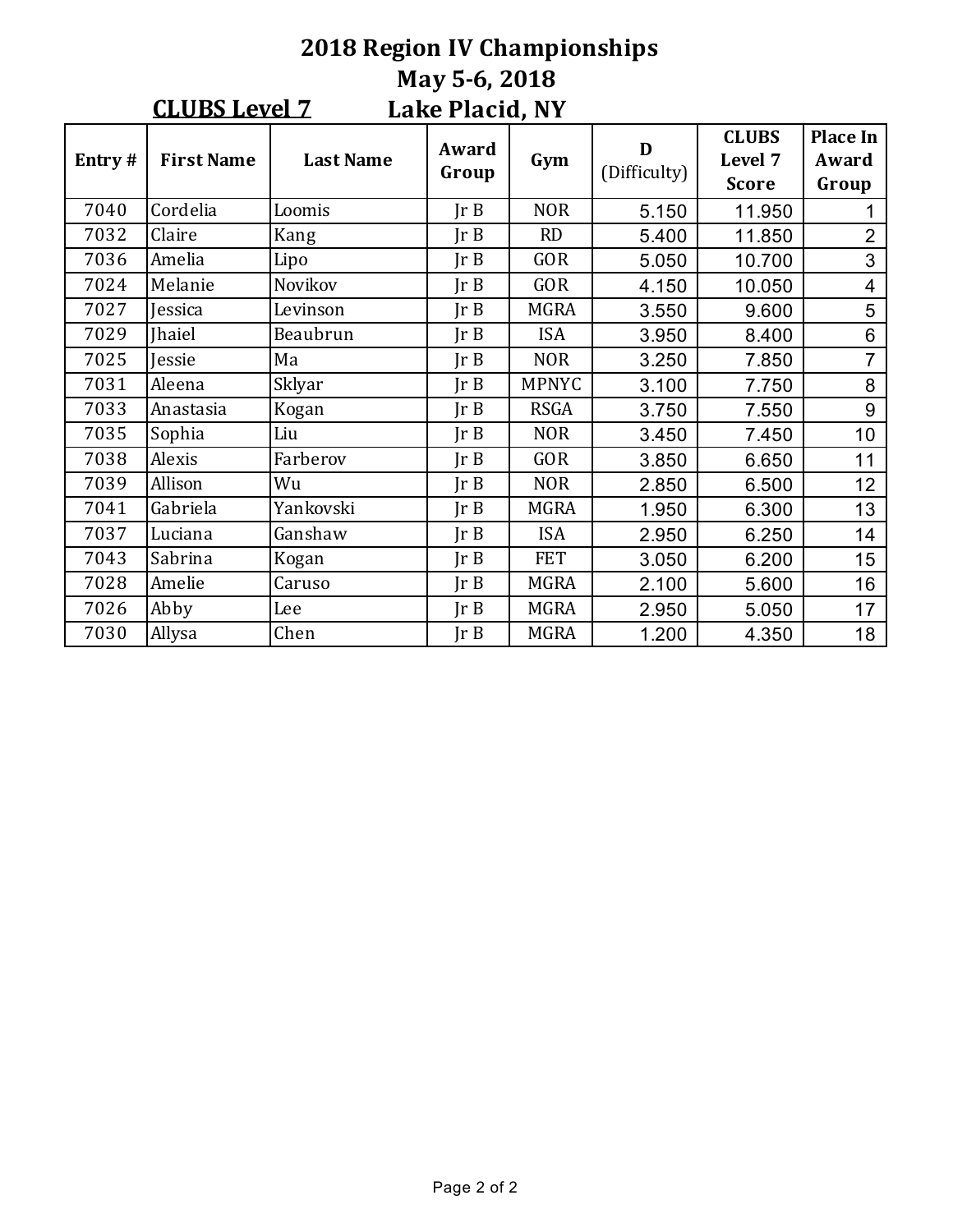### **2018 Region IV Championships May 5-6, 2018** Lake Placid, NY

|        | <u>All Around Level 7</u> |                  |                              | Lake Placid, NY |        |        |             |              |                                   |                            |
|--------|---------------------------|------------------|------------------------------|-----------------|--------|--------|-------------|--------------|-----------------------------------|----------------------------|
| Entry# | <b>First Name</b>         | <b>Last Name</b> | Award<br>Group               | Gym             | Floor  | Hoop   | <b>Ball</b> | <b>Clubs</b> | <b>All Around</b><br><b>Score</b> | Place in<br>Award<br>Group |
| 7003   | Emma                      | Bukatar          | Ch C                         | <b>ISA</b>      | 11.350 | 10.650 | 11.350      | 8.350        | 41.700                            |                            |
| 7005   | Chloe                     | Lee              | Ch C                         | RD              | 9.400  | 8.450  | 11.300      | 11.050       | 40.200                            | $\overline{2}$             |
| 7001   | Ksenia                    | Pototski         | Ch C                         | <b>MPNYC</b>    | 11.400 | 9.950  | 10.700      | 8.050        | 40.100                            | 3                          |
| 7006   | Jessica                   | Chichelnitsky    | Ch C                         | <b>ISA</b>      | 8.700  | 9.550  | 9.050       | 7.850        | 35.150                            | $\overline{\mathbf{4}}$    |
| 7002   | Mia                       | Shapiro          | Ch C                         | <b>MPNYC</b>    | 8.350  | 7.450  | 7.400       | 9.050        | 32.250                            | $\sqrt{5}$                 |
| 7004   | Talia                     | Levin            | Ch C                         | <b>MPNYC</b>    | 7.450  | 5.400  | 5.900       | 7.300        | 26.050                            | 6                          |
|        |                           |                  |                              |                 |        |        |             |              |                                   |                            |
| 7018   | Zoe                       | Anderson         | $\mathop{\rm Ir}\nolimits$ A | <b>RD</b>       | 11.050 | 10.350 | 10.900      | 11.450       | 43.750                            | $\mathbf{1}$               |
| 7009   | Kaylee                    | Forest           | Jr A                         | <b>ISA</b>      | 12.000 | 10.100 | 7.950       | 10.550       | 40.600                            | $\sqrt{2}$                 |
| 7016   | Deya                      | Gorodnitskiy     | Jr A                         | <b>CTR</b>      | 10.300 | 10.900 | 8.750       | 10.600       | 40.550                            | 3                          |
| 7014   | Jessica                   | Kim              | Ir A                         | RD              | 10.200 | 10.100 | 10.300      | 9.600        | 40.200                            | $\overline{4}$             |
| 7008   | Elena                     | Klimashova       | $\ln A$                      | <b>RSGA</b>     | 10.050 | 8.550  | 9.850       | 9.350        | 37.800                            | $\overline{5}$             |
| 7015   | Violetta                  | Trushcheva       | $\ln A$                      | <b>ISA</b>      | 10.200 | 7.600  | 8.750       | 8.350        | 34.900                            | $\,6\,$                    |
| 7013   | Alice                     | Weinstein        | $\mathop{\rm Ir}\nolimits$ A | <b>ISA</b>      | 8.200  | 9.700  | 6.400       | 10.300       | 34.600                            | $\overline{7}$             |
| 7021   | Ariana                    | Romans           | $\ln A$                      | <b>ISA</b>      | 9.900  | 9.050  | 7.350       | 6.300        | 32.600                            | $\,8\,$                    |
| 7017   | Marina                    | Perevozchikova   | $\ln A$                      | <b>CTR</b>      | 7.900  | 6.200  | 9.800       | 8.050        | 31.950                            | $\boldsymbol{9}$           |
| 7007   | Yelyzaveta                | Trutayeva        | IrA                          | <b>MGRA</b>     | 5.550  | 6.400  | 8.650       | 8.750        | 29.350                            | 10                         |
| 7012   | Winnie                    | Chao             | IrA                          | <b>ISA</b>      | 10.000 | 7.250  | 4.250       | 7.250        | 28.750                            | 11                         |
| 7011   | Anastasia                 | <b>Tsavlis</b>   | Jr A                         | MPNYC           | 8.950  | 5.650  | 7.450       | 6.600        | 28.650                            | 12                         |
| 7020   | Phoebe                    | Athanasopoulos   | $\text{Tr } \mathbf{A}$      | <b>ISA</b>      | 7.350  | 7.950  | 7.500       | 5.400        | 28.200                            | 13                         |
| 7022   | Anna                      | Zaretser         | $\ln A$                      | <b>ISA</b>      | 7.750  | 5.650  | 3.000       | 5.100        | 21.500                            | 14                         |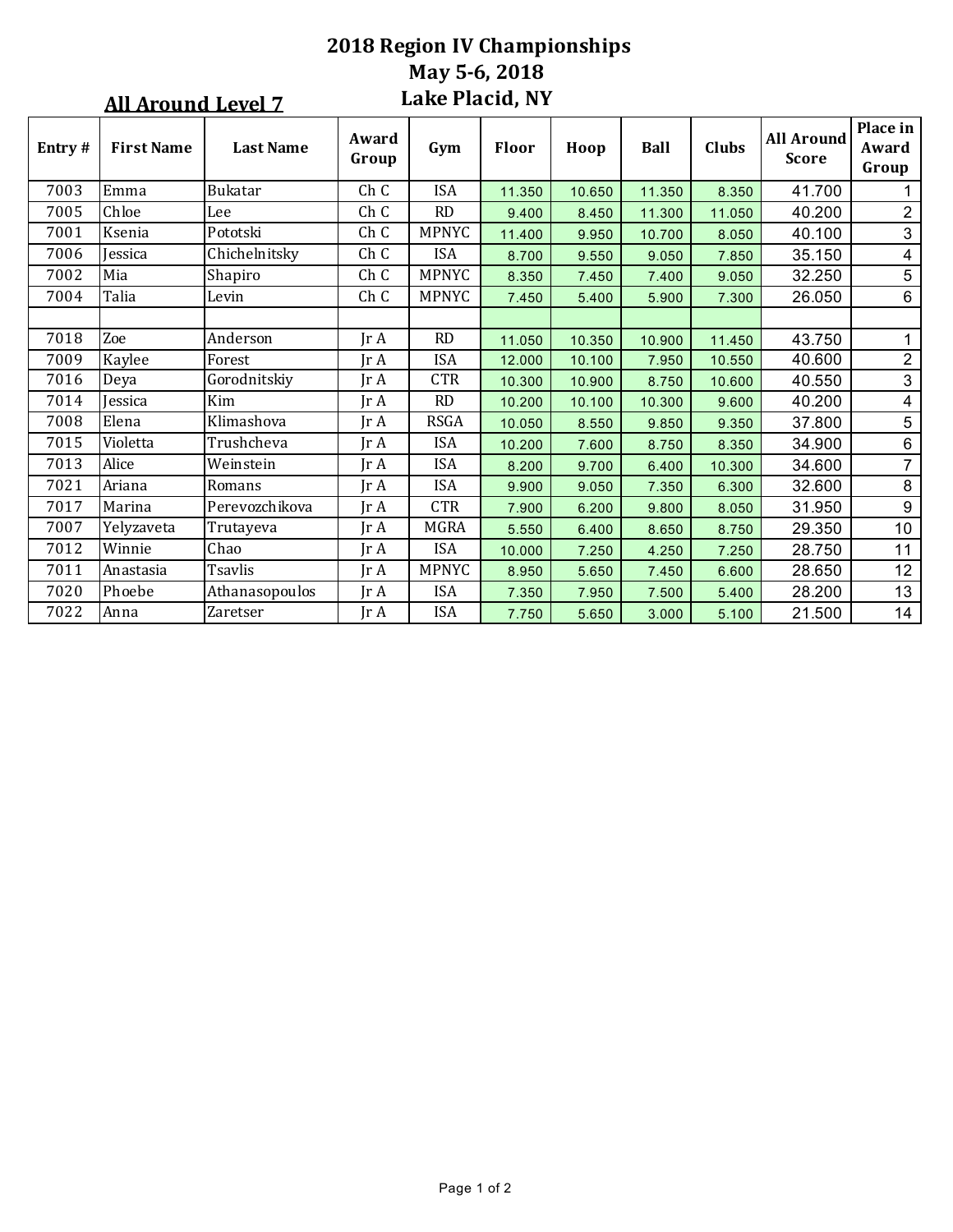|                                                     | <b>2018 Region IV Championships</b>                                                                            |           |         |               |        |        |        |        |        |                         |  |  |  |
|-----------------------------------------------------|----------------------------------------------------------------------------------------------------------------|-----------|---------|---------------|--------|--------|--------|--------|--------|-------------------------|--|--|--|
|                                                     |                                                                                                                |           |         | May 5-6, 2018 |        |        |        |        |        |                         |  |  |  |
| <b>Lake Placid, NY</b><br><b>All Around Level 7</b> |                                                                                                                |           |         |               |        |        |        |        |        |                         |  |  |  |
| Entry#                                              | Award<br><b>First Name</b><br><b>Last Name</b><br>Floor<br><b>Clubs</b><br>Gym<br><b>Ball</b><br>Hoop<br>Group |           |         |               |        |        |        |        |        |                         |  |  |  |
| 7024                                                | Melanie                                                                                                        | Novikov   | $\ln B$ | GOR           | 11.850 | 11.650 | 11.750 | 10.050 | 45.300 | 1                       |  |  |  |
| 7040                                                | Cordelia                                                                                                       | Loomis    | Ir B    | <b>NOR</b>    | 10.650 | 8.500  | 11.000 | 11.950 | 42.100 | $\overline{2}$          |  |  |  |
| 7032                                                | Claire                                                                                                         | Kang      | Ir B    | <b>RD</b>     | 10.600 | 9.100  | 9.100  | 11.850 | 40.650 | $\sqrt{3}$              |  |  |  |
| 7025                                                | Jessie                                                                                                         | Ma        | Ir B    | <b>NOR</b>    | 10.800 | 10.300 | 10.100 | 7.850  | 39.050 | $\overline{\mathbf{4}}$ |  |  |  |
| 7036                                                | Amelia                                                                                                         | Lipo      | Ir B    | GOR           | 9.900  | 8.850  | 8.700  | 10.700 | 38.150 | $\sqrt{5}$              |  |  |  |
| 7027                                                | Jessica                                                                                                        | Levinson  | Ir B    | <b>MGRA</b>   | 8.700  | 9.350  | 9.100  | 9.600  | 36.750 | $\,6\,$                 |  |  |  |
| 7038                                                | Alexis                                                                                                         | Farberov  | Ir B    | GOR           | 9.800  | 9.100  | 9.850  | 6.650  | 35.400 | $\overline{7}$          |  |  |  |
| 7031                                                | Aleena                                                                                                         | Sklyar    | Ir B    | <b>MPNYC</b>  | 10.250 | 7.600  | 8.650  | 7.750  | 34.250 | $\,8\,$                 |  |  |  |
| 7029                                                | <b>Jhaiel</b>                                                                                                  | Beaubrun  | Ir B    | <b>ISA</b>    | 8.300  | 8.200  | 6.800  | 8.400  | 31.700 | $\boldsymbol{9}$        |  |  |  |
| 7035                                                | Sophia                                                                                                         | Liu       | Ir B    | <b>NOR</b>    | 8.900  | 8.100  | 6.000  | 7.450  | 30.450 | 10                      |  |  |  |
| 7039                                                | Allison                                                                                                        | Wu        | Ir B    | <b>NOR</b>    | 9.000  | 7.650  | 7.250  | 6.500  | 30.400 | 11                      |  |  |  |
| 7033                                                | Anastasia                                                                                                      | Kogan     | Ir B    | <b>RSGA</b>   | 7.700  | 7.850  | 5.050  | 7.550  | 28.150 | 12                      |  |  |  |
| 7037                                                | Luciana                                                                                                        | Ganshaw   | Ir B    | <b>ISA</b>    | 8.200  | 7.200  | 5.950  | 6.250  | 27.600 | 13                      |  |  |  |
| 7026                                                | Abby                                                                                                           | Lee       | Ir B    | <b>MGRA</b>   | 6.850  | 9.300  | 4.800  | 5.050  | 26.000 | 14                      |  |  |  |
| 7041                                                | Gabriela                                                                                                       | Yankovski | Ir B    | <b>MGRA</b>   | 7.000  | 6.350  | 5.800  | 6.300  | 25.450 | 15                      |  |  |  |
| 7028                                                | Amelie                                                                                                         | Caruso    | Ir B    | <b>MGRA</b>   | 7.350  | 6.900  | 4.850  | 5.600  | 24.700 | 16                      |  |  |  |
| 7030                                                | Allysa                                                                                                         | Chen      | Ir B    | MGRA          | 6.900  | 8.100  | 5.200  | 4.350  | 24.550 | 17                      |  |  |  |
| 7043                                                | Sabrina                                                                                                        | Kogan     | Ir B    | <b>FET</b>    | 6.050  | 5.200  | 4.800  | 6.200  | 22.250 | 18                      |  |  |  |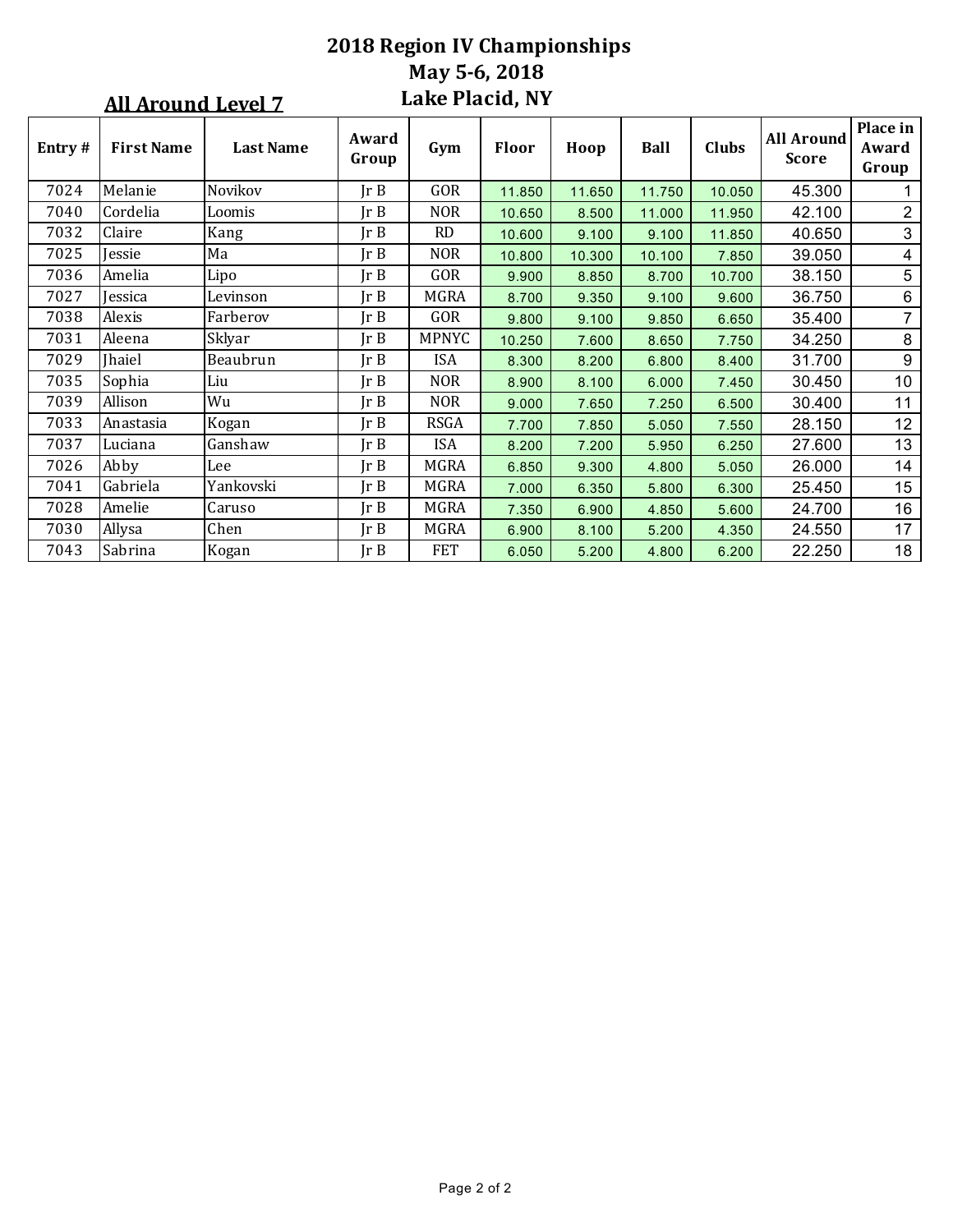#### **2018 Region IV Championships May 5-6, 2018** Lake Placid, NY **FLOOR Level 8**

| Entry# | <b>First Name</b> | <b>Last Name</b> | Award<br>Group | Gym          | D<br>(Difficulty) | <b>FLOOR</b><br>Level 8<br><b>Score</b> | Place in<br>Award<br>Group |
|--------|-------------------|------------------|----------------|--------------|-------------------|-----------------------------------------|----------------------------|
| 8008   | Camiah            | Kuno             | IrA            | <b>ISA</b>   | 5.300             | 12.950                                  | 1                          |
| 8001   | Gemma             | Gow              | IrA            | RD           | 5.450             | 12.700                                  | $\overline{2}$             |
| 8011   | Mia               | <b>Bukatar</b>   | IrA            | <b>ISA</b>   | 5.400             | 12.500                                  | 3                          |
| 8002   | Alexandra         | Daryaeva         | Jr A           | <b>MPNYC</b> | 4.850             | 11.600                                  | $\overline{\mathbf{4}}$    |
| 8010   | Ashley            | Wang             | IrA            | <b>RD</b>    | 5.100             | 11.150                                  | 5                          |
| 8006   | Ava               | Khlopin          | IrA            | <b>ISA</b>   | 5.000             | 10.950                                  | $\overline{6}$             |
| 8004   | Leah              | Gressel          | Jr A           | <b>RSGA</b>  | 4.700             | 10.200                                  | $\overline{7}$             |
| 8012   | Rebecca           | Korsunskiy       | IrA            | <b>ISA</b>   | 4.100             | 9.800                                   | 8                          |
| 8013   | Jacqueline        | Karlov           | IrA            | <b>ISA</b>   | 4.300             | 9.350                                   | 9                          |
| 8009   | Julia             | Chernobelsky     | Jr A           | <b>ISA</b>   | 3.700             | 8.200                                   | 10                         |
| 8003   | Ekaterina         | Belyakova        | IrA            | <b>MPNYC</b> | 3.750             | 7.850                                   | 11                         |
| 8005   | Joanna            | Berkovich        | IrA            | <b>MPNYC</b> | 3.600             | 7.550                                   | 12                         |
|        |                   |                  |                |              |                   |                                         |                            |
| 8022   | Maya              | Weinstein        | Ir B           | <b>ISA</b>   | 4.800             | 11.350                                  | $\mathbf{1}$               |
| 8027   | Erika             | Torok            | Ir B           | <b>RSGA</b>  | 5.050             | 11.100                                  | $\overline{2}$             |
| 8021   | Sophia            | Furer            | Ir B           | <b>ISA</b>   | 4.600             | 11.050                                  | $\overline{3}$             |
| 8018   | Loraine           | Perez            | Ir B           | <b>MGRA</b>  | 4.400             | 10.250                                  | $\overline{\mathbf{4}}$    |
| 8015   | Christina         | Eldamaa          | Ir B           | <b>RSGA</b>  | 4.300             | 10.200                                  | 5                          |
| 8019   | Allison           | Lucks            | Ir B           | <b>ISA</b>   | 4.200             | 9.700                                   | $\overline{6}$             |
| 8025   | Elizabeth         | Sever            | Ir B           | <b>RSGA</b>  | 3.900             | 8.600                                   | $\overline{7}$             |
| 8026   | Ekaterina         | Lebedeva         | Ir B           | <b>ROG</b>   | 3.850             | 8.250                                   | 8                          |
| 8020   | Stephanie         | Pisarevskiy      | Ir B           | <b>MPNYC</b> | 4.100             | 8.150                                   | $\overline{9}$             |
| 8014   | Victoria          | Kolotsi          | Ir B           | <b>ISA</b>   | 3.800             | 8.050                                   | 10                         |
| 8016   | Alisa             | Vazgryna         | Ir B           | <b>MPNYC</b> | 3.650             | 7.800                                   | 11                         |
| 8023   | Nicole            | Shevchukevych    | Ir B           | <b>ISA</b>   | 3.250             | 7.650                                   | 12                         |
| 8017   | Diana             | Tumakaeva        | JrB            | <b>ISA</b>   | 3.800             | 7.200                                   | 13                         |
| 8024   | Anastasia         | Kovalenko        | Ir B           | <b>MGRA</b>  | 2.750             | 6.750                                   | 14                         |
|        |                   |                  |                |              |                   |                                         |                            |
| 8028   | Rebecah           | Kaplun           | Sr             | <b>MGRA</b>  | 3.400             | 8.450                                   | $\mathbf{1}$               |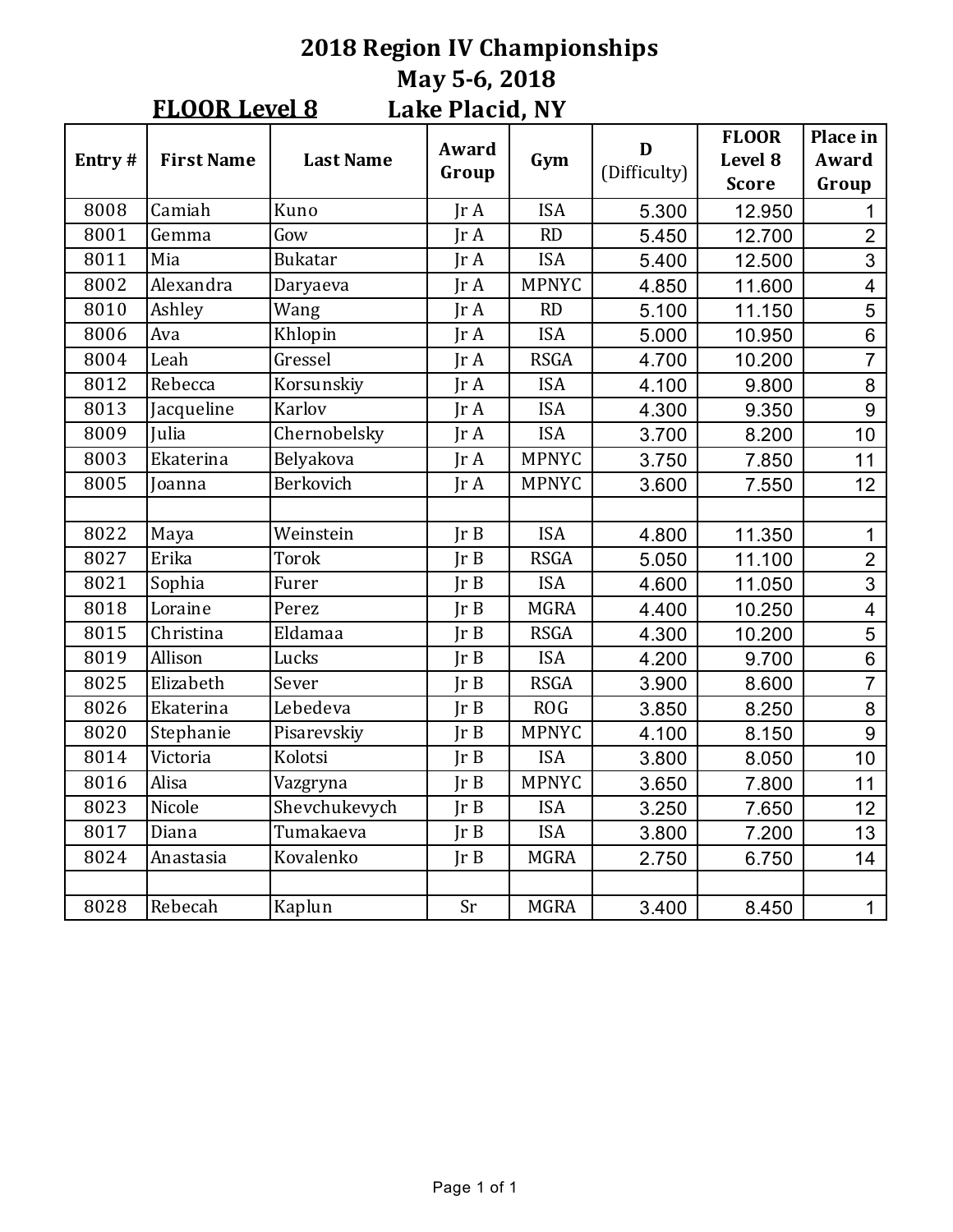#### **2018 Region IV Championships May 5-6, 2018** Lake Placid, NY **ROPE** Level 8

| Entry# | <b>First Name</b> | <b>Last Name</b> | Award<br>Group | Gym          | D<br>(Difficulty) | <b>ROPE</b><br>Level 8<br><b>Score</b> | Place in<br>Award<br>Group |
|--------|-------------------|------------------|----------------|--------------|-------------------|----------------------------------------|----------------------------|
| 8001   | Gemma             | Gow              | IrA            | RD           | 5.800             | 13.150                                 | 1                          |
| 8008   | Camiah            | Kuno             | IrA            | <b>ISA</b>   | 5.400             | 11.250                                 | $\overline{2}$             |
| 8011   | Mia               | <b>Bukatar</b>   | IrA            | <b>ISA</b>   | 5.500             | 10.850                                 | $\overline{3}$             |
| 8013   | Jacqueline        | Karlov           | IrA            | <b>ISA</b>   | 5.500             | 10.850                                 | $\overline{3}$             |
| 8002   | Alexandra         | Daryaeva         | IrA            | <b>MPNYC</b> | 4.200             | 10.350                                 | 5                          |
| 8006   | Ava               | Khlopin          | Jr A           | <b>ISA</b>   | 4.600             | 9.500                                  | $6\phantom{1}$             |
| 8012   | Rebecca           | Korsunskiy       | IrA            | <b>ISA</b>   | 5.300             | 9.500                                  | $6\phantom{1}$             |
| 8010   | Ashley            | Wang             | IrA            | RD           | 4.150             | 9.300                                  | 8                          |
| 8004   | Leah              | Gressel          | IrA            | <b>RSGA</b>  | 4.050             | 8.650                                  | 9                          |
| 8005   | Joanna            | Berkovich        | IrA            | <b>MPNYC</b> | 3.100             | 6.900                                  | 10                         |
| 8009   | Julia             | Chernobelsky     | IrA            | <b>ISA</b>   | 4.800             | 6.550                                  | 11                         |
| 8003   | Ekaterina         | Belyakova        | IrA            | <b>MPNYC</b> | 2.700             | 6.250                                  | 12                         |
|        |                   |                  |                |              |                   |                                        |                            |
| 8022   | Maya              | Weinstein        | Ir B           | <b>ISA</b>   | 5.200             | 10.750                                 | 1                          |
| 8015   | Christina         | Eldamaa          | Ir B           | <b>RSGA</b>  | 4.900             | 10.700                                 | $\overline{2}$             |
| 8018   | Loraine           | Perez            | Ir B           | <b>MGRA</b>  | 3.750             | 10.150                                 | $\overline{3}$             |
| 8019   | Allison           | Lucks            | $\text{Tr } B$ | <b>ISA</b>   | 4.850             | 10.000                                 | $\overline{\mathbf{4}}$    |
| 8027   | Erika             | <b>Torok</b>     | IrB            | <b>RSGA</b>  | 4.250             | 9.350                                  | 5                          |
| 8026   | Ekaterina         | Lebedeva         | Ir B           | <b>ROG</b>   | 3.200             | 9.050                                  | $\overline{6}$             |
| 8021   | Sophia            | Furer            | Ir B           | <b>ISA</b>   | 4.150             | 8.650                                  | $\overline{7}$             |
| 8014   | Victoria          | Kolotsi          | Ir B           | <b>ISA</b>   | 3.700             | 8.050                                  | 8                          |
| 8017   | Diana             | Tumakaeva        | JrB            | <b>ISA</b>   | 4.150             | 7.800                                  | 9                          |
| 8023   | Nicole            | Shevchukevych    | $\text{Tr } B$ | <b>ISA</b>   | 4.150             | 7.800                                  | 9                          |
| 8020   | Stephanie         | Pisarevskiy      | Ir B           | <b>MPNYC</b> | 3.250             | 7.750                                  | 11                         |
| 8025   | Elizabeth         | Sever            | Ir B           | <b>RSGA</b>  | 3.100             | 7.200                                  | 12                         |
| 8024   | Anastasia         | Kovalenko        | Ir B           | <b>MGRA</b>  | 1.900             | 6.800                                  | 13                         |
| 8016   | Alisa             | Vazgryna         | Ir B           | <b>MPNYC</b> | 3.050             | 6.650                                  | 14                         |
|        |                   |                  |                |              |                   |                                        |                            |
| 8028   | Rebecah           | Kaplun           | Sr             | <b>MGRA</b>  | 1.400             | 4.750                                  | 1                          |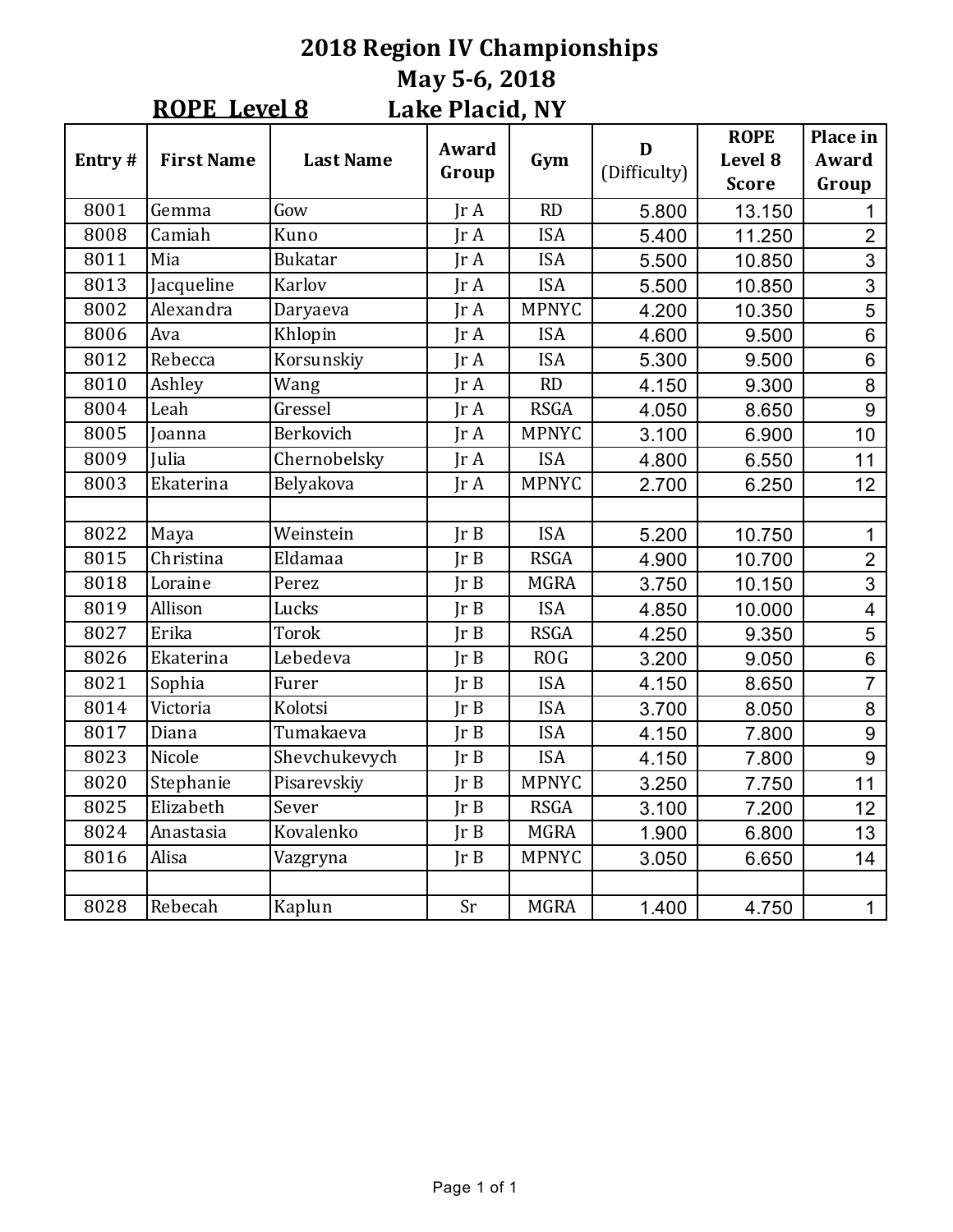#### **2018 Region IV Championships May 5-6, 2018 Lake Placid, NY BALL** Level 8

|        |                   |                  | LANG I RICIU, IVI |              |                   |                                        |                            |
|--------|-------------------|------------------|-------------------|--------------|-------------------|----------------------------------------|----------------------------|
| Entry# | <b>First Name</b> | <b>Last Name</b> | Award<br>Group    | Gym          | D<br>(Difficulty) | <b>BALL</b><br>Level 8<br><b>Score</b> | Place in<br>Award<br>Group |
| 8001   | Gemma             | Gow              | IrA               | <b>RD</b>    | 6.350             | 12.850                                 | 1                          |
| 8010   | Ashley            | Wang             | IrA               | RD           | 5.700             | 12.600                                 | $\overline{2}$             |
| 8013   | Jacqueline        | Karlov           | IrA               | <b>ISA</b>   | 6.350             | 12.000                                 | 3                          |
| 8011   | Mia               | <b>Bukatar</b>   | IrA               | <b>ISA</b>   | 5.650             | 11.400                                 | $\overline{\mathbf{4}}$    |
| 8008   | Camiah            | Kuno             | Jr A              | <b>ISA</b>   | 5.750             | 11.300                                 | 5                          |
| 8002   | Alexandra         | Daryaeva         | JrA               | <b>MPNYC</b> | 5.350             | 10.750                                 | $6\phantom{1}$             |
| 8004   | Leah              | Gressel          | IrA               | <b>RSGA</b>  | 4.500             | 9.550                                  | $\overline{7}$             |
| 8006   | Ava               | Khlopin          | $\text{Tr }A$     | <b>ISA</b>   | 3.850             | 9.100                                  | 8                          |
| 8005   | Joanna            | Berkovich        | IrA               | <b>MPNYC</b> | 3.600             | 8.900                                  | 9                          |
| 8003   | Ekaterina         | Belyakova        | $\text{Tr }A$     | <b>MPNYC</b> | 4.000             | 8.500                                  | 10                         |
| 8009   | Julia             | Chernobelsky     | $\text{Tr }A$     | <b>ISA</b>   | 3.700             | 6.950                                  | 11                         |
| 8012   | Rebecca           | Korsunskiy       | $\text{Tr }A$     | <b>ISA</b>   | 3.450             | 5.250                                  | 12                         |
|        |                   |                  |                   |              |                   |                                        |                            |
| 8022   | Maya              | Weinstein        | Ir B              | <b>ISA</b>   | 5.650             | 12.500                                 | $\mathbf{1}$               |
| 8021   | Sophia            | Furer            | Ir B              | <b>ISA</b>   | 5.700             | 11.750                                 | $\overline{2}$             |
| 8018   | Loraine           | Perez            | Ir B              | <b>MGRA</b>  | 4.750             | 10.400                                 | $\overline{3}$             |
| 8027   | Erika             | Torok            | Ir B              | <b>RSGA</b>  | 4.500             | 10.350                                 | $\overline{\mathbf{4}}$    |
| 8015   | Christina         | Eldamaa          | Ir B              | <b>RSGA</b>  | 5.500             | 9.550                                  | 5                          |
| 8016   | Alisa             | Vazgryna         | Ir B              | <b>MPNYC</b> | 4.450             | 9.250                                  | 6                          |
| 8026   | Ekaterina         | Lebedeva         | Ir B              | <b>ROG</b>   | 3.950             | 9.200                                  | $\overline{7}$             |
| 8017   | Diana             | Tumakaeva        | Ir B              | <b>ISA</b>   | 4.650             | 9.100                                  | 8                          |
| 8024   | Anastasia         | Kovalenko        | Ir B              | <b>MGRA</b>  | 3.500             | 9.100                                  | 8                          |
| 8019   | Allison           | Lucks            | Ir B              | <b>ISA</b>   | 4.500             | 8.700                                  | 10                         |
| 8020   | Stephanie         | Pisarevskiy      | Ir B              | <b>MPNYC</b> | 4.000             | 8.600                                  | 11                         |
| 8023   | Nicole            | Shevchukevych    | Ir B              | <b>ISA</b>   | 3.850             | 7.000                                  | 12                         |
| 8025   | Elizabeth         | Sever            | Ir B              | <b>RSGA</b>  | 3.100             | 6.950                                  | 13                         |
| 8014   | Victoria          | Kolotsi          | Ir B              | <b>ISA</b>   | 3.900             | 6.650                                  | 14                         |
|        |                   |                  |                   |              |                   |                                        |                            |
| 8028   | Rebecah           | Kaplun           | Sr                | <b>MGRA</b>  | 2.350             | 5.850                                  | $\mathbf{1}$               |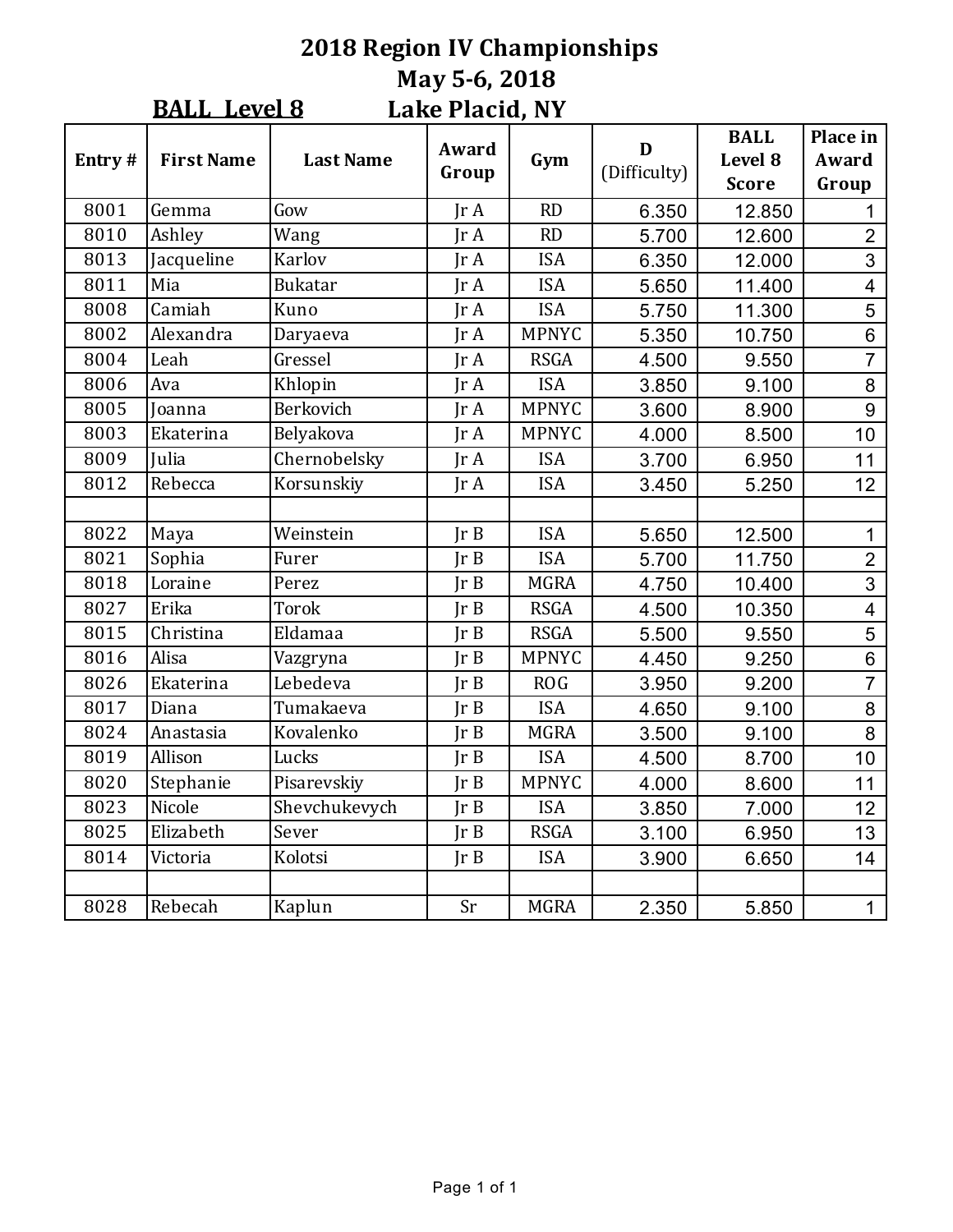#### **2018 Region IV Championships May 5-6, 2018** Lake Placid, NY **RIBBON Level 8**

| Entry# | <b>First Name</b> | <b>Last Name</b> | Award<br>Group | Gym          | D<br>(Difficulty) | <b>RIBBON</b><br>Level 8<br><b>Score</b> | Place in<br>Award<br>Group |
|--------|-------------------|------------------|----------------|--------------|-------------------|------------------------------------------|----------------------------|
| 8001   | Gemma             | Gow              | Ir A           | <b>RD</b>    | 6.200             | 12.800                                   | 1                          |
| 8010   | Ashley            | Wang             | IrA            | RD           | 5.300             | 11.600                                   | $\overline{2}$             |
| 8008   | Camiah            | Kuno             | $\text{Tr }A$  | <b>ISA</b>   | 5.050             | 11.200                                   | 3                          |
| 8004   | Leah              | Gressel          | Jr A           | <b>RSGA</b>  | 4.600             | 10.650                                   | $\overline{\mathbf{4}}$    |
| 8011   | Mia               | <b>Bukatar</b>   | IrA            | <b>ISA</b>   | 4.800             | 10.150                                   | 5                          |
| 8013   | Jacqueline        | Karlov           | $\text{Tr }A$  | <b>ISA</b>   | 4.600             | 9.050                                    | $6\phantom{1}6$            |
| 8012   | Rebecca           | Korsunskiy       | Jr A           | <b>ISA</b>   | 5.200             | 8.800                                    | $\overline{7}$             |
| 8006   | Ava               | Khlopin          | IrA            | <b>ISA</b>   | 3.850             | 7.650                                    | $\overline{8}$             |
| 8002   | Alexandra         | Daryaeva         | IrA            | <b>MPNYC</b> | 2.650             | 7.300                                    | 9                          |
| 8005   | Joanna            | Berkovich        | IrA            | <b>MPNYC</b> | 3.000             | 6.400                                    | 10                         |
| 8003   | Ekaterina         | Belyakova        | $\text{Tr }A$  | <b>MPNYC</b> | 3.250             | 6.250                                    | 11                         |
| 8009   | Julia             | Chernobelsky     | IrA            | <b>ISA</b>   | 3.800             | 5.550                                    | 12                         |
|        |                   |                  |                |              |                   |                                          |                            |
| 8021   | Sophia            | Furer            | Ir B           | <b>ISA</b>   | 5.450             | 12.300                                   | 1                          |
| 8015   | Christina         | Eldamaa          | Ir B           | <b>RSGA</b>  | 4.850             | 10.700                                   | $\overline{2}$             |
| 8018   | Loraine           | Perez            | Ir B           | <b>MGRA</b>  | 3.800             | 9.950                                    | $\overline{3}$             |
| 8022   | Maya              | Weinstein        | Ir B           | <b>ISA</b>   | 4.850             | 9.600                                    | $\overline{\mathbf{4}}$    |
| 8025   | Elizabeth         | Sever            | Ir B           | <b>RSGA</b>  | 4.250             | 9.500                                    | 5                          |
| 8019   | Allison           | Lucks            | Ir B           | <b>ISA</b>   | 4.300             | 9.150                                    | $6\phantom{1}$             |
| 8026   | Ekaterina         | Lebedeva         | Ir B           | <b>ROG</b>   | 3.750             | 8.600                                    | $\overline{7}$             |
| 8014   | Victoria          | Kolotsi          | Ir B           | <b>ISA</b>   | 3.550             | 7.700                                    | 8                          |
| 8027   | Erika             | Torok            | Ir B           | <b>RSGA</b>  | 3.200             | 7.200                                    | 9                          |
| 8024   | Anastasia         | Kovalenko        | Ir B           | <b>MGRA</b>  | 2.300             | 7.150                                    | 10                         |
| 8023   | Nicole            | Shevchukevych    | Ir B           | <b>ISA</b>   | 3.250             | 7.000                                    | 11                         |
| 8020   | Stephanie         | Pisarevskiy      | Ir B           | <b>MPNYC</b> | 2.550             | 6.500                                    | 12                         |
| 8016   | Alisa             | Vazgryna         | Ir B           | <b>MPNYC</b> | 2.600             | 5.100                                    | 13                         |
| 8017   | Diana             | Tumakaeva        | Ir B           | <b>ISA</b>   | 2.550             | 4.300                                    | 14                         |
|        |                   |                  |                |              |                   |                                          |                            |
| 8028   | Rebecah           | Kaplun           | Sr             | <b>MGRA</b>  | 1.350             | 3.550                                    | 1                          |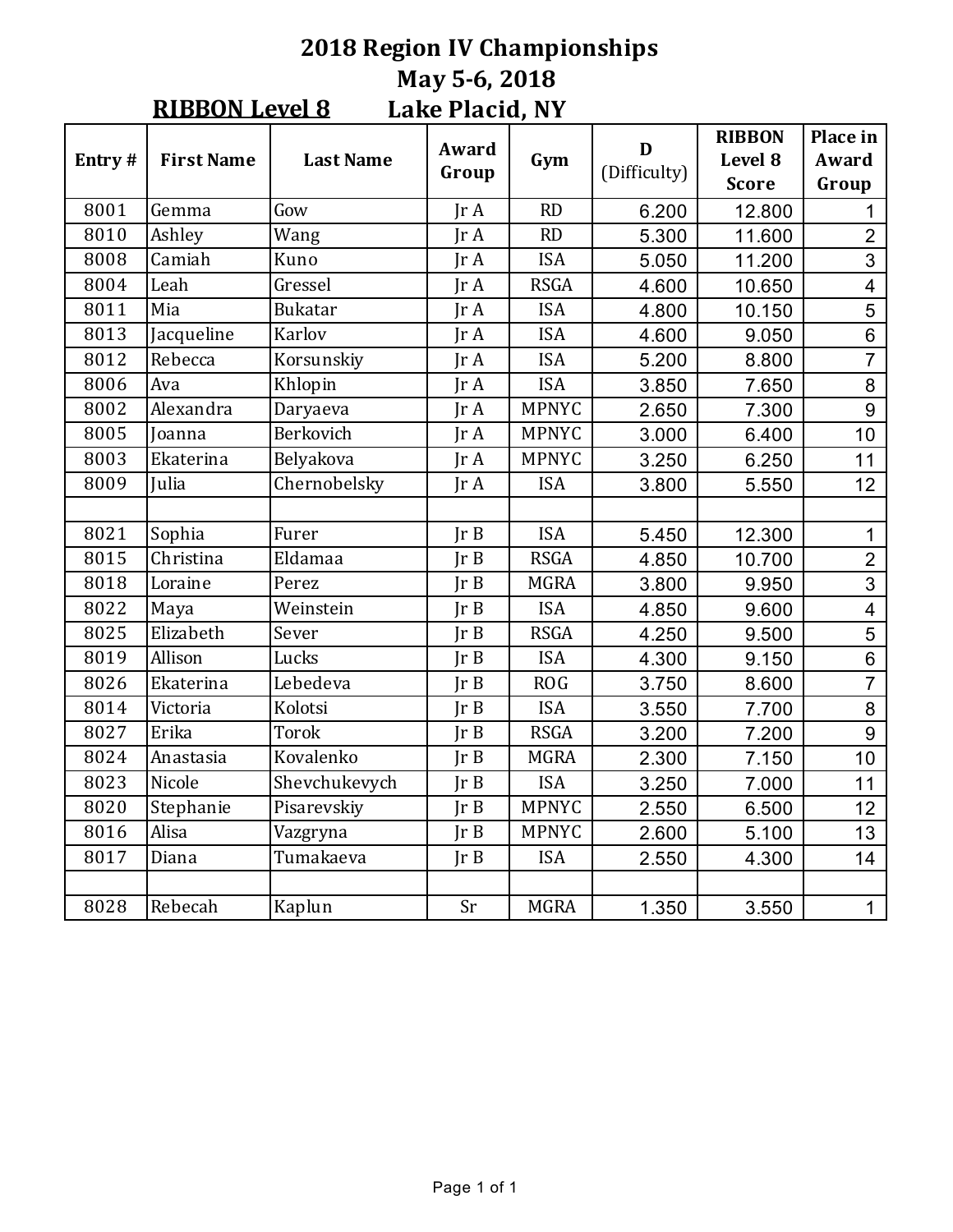## **2018 Region IV Championships May 5-6, 2018** Lake Placid, NY

|        | <b>All Around Level 8</b> |                  |                | Lake Placid, NY |        |        |             |        |                                   |                            |
|--------|---------------------------|------------------|----------------|-----------------|--------|--------|-------------|--------|-----------------------------------|----------------------------|
| Entry# | <b>First Name</b>         | <b>Last Name</b> | Award<br>Group | Gym             | Floor  | Rope   | <b>Ball</b> | Ribbon | <b>All Around</b><br><b>Score</b> | Place in<br>Award<br>Group |
| 8001   | Gemma                     | Gow              | Jr A           | RD              | 12.700 | 13.150 | 12.850      | 12.800 | 51.500                            | $\mathbf{1}$               |
| 8008   | Camiah                    | Kuno             | Ir A           | <b>ISA</b>      | 12.950 | 11.250 | 11.300      | 11.200 | 46.700                            | $\overline{2}$             |
| 8011   | Mia                       | Bukatar          | Jr A           | <b>ISA</b>      | 12.500 | 10.850 | 11.400      | 10.150 | 44.900                            | $\mathfrak{S}$             |
| 8010   | Ashley                    | Wang             | Ir A           | RD              | 11.150 | 9.300  | 12.600      | 11.600 | 44.650                            | $\overline{4}$             |
| 8013   | Jacqueline                | Karlov           | Jr A           | <b>ISA</b>      | 9.350  | 10.850 | 12.000      | 9.050  | 41.250                            | $\overline{5}$             |
| 8002   | Alexandra                 | Daryaeva         | Ir A           | <b>MPNYC</b>    | 11.600 | 10.350 | 10.750      | 7.300  | 40.000                            | $6\phantom{.}$             |
| 8004   | Leah                      | Gressel          | Jr A           | <b>RSGA</b>     | 10.200 | 8.650  | 9.550       | 10.650 | 39.050                            | $\overline{7}$             |
| 8006   | Ava                       | Khlopin          | Jr A           | <b>ISA</b>      | 10.950 | 9.500  | 9.100       | 7.650  | 37.200                            | 8                          |
| 8012   | Rebecca                   | Korsunskiy       | Jr A           | <b>ISA</b>      | 9.800  | 9.500  | 5.250       | 8.800  | 33.350                            | $\boldsymbol{9}$           |
| 8005   | Joanna                    | Berkovich        | Jr A           | <b>MPNYC</b>    | 7.550  | 6.900  | 8.900       | 6.400  | 29.750                            | 10 <sub>1</sub>            |
| 8003   | Ekaterina                 | Belyakova        | Jr A           | <b>MPNYC</b>    | 7.850  | 6.250  | 8.500       | 6.250  | 28.850                            | 11                         |
| 8009   | Julia                     | Chernobelsky     | Jr A           | <b>ISA</b>      | 8.200  | 6.550  | 6.950       | 5.550  | 27.250                            | 12                         |
|        |                           |                  |                |                 |        |        |             |        |                                   |                            |
| 8022   | Maya                      | Weinstein        | $JrB$          | <b>ISA</b>      | 11.350 | 10.750 | 12.500      | 9.600  | 44.200                            | $\mathbf{1}$               |
| 8021   | Sophia                    | Furer            | JrB            | <b>ISA</b>      | 11.050 | 8.650  | 11.750      | 12.300 | 43.750                            | $\overline{2}$             |
| 8015   | Christina                 | Eldamaa          | JrB            | <b>RSGA</b>     | 10.200 | 10.700 | 9.550       | 10.700 | 41.150                            | $\mathfrak{S}$             |
| 8018   | Loraine                   | Perez            | Ir B           | <b>MGRA</b>     | 10.250 | 10.150 | 10.400      | 9.950  | 40.750                            | $\overline{\mathbf{4}}$    |
| 8027   | Erika                     | <b>Torok</b>     | Ir B           | <b>RSGA</b>     | 11.100 | 9.350  | 10.350      | 7.200  | 38.000                            | 5                          |
| 8019   | Allison                   | Lucks            | JrB            | <b>ISA</b>      | 9.700  | 10.000 | 8.700       | 9.150  | 37.550                            | $\,6\,$                    |
| 8026   | Ekaterina                 | Lebedeva         | JrB            | <b>ROG</b>      | 8.250  | 9.050  | 9.200       | 8.600  | 35.100                            | $\overline{7}$             |
| 8025   | Elizabeth                 | Sever            | Ir B           | <b>RSGA</b>     | 8.600  | 7.200  | 6.950       | 9.500  | 32.250                            | $\bf 8$                    |
| 8020   | Stephanie                 | Pisarevskiy      | Jr B           | <b>MPNYC</b>    | 8.150  | 7.750  | 8.600       | 6.500  | 31.000                            | $\boldsymbol{9}$           |
| 8014   | Victoria                  | Kolotsi          | IrB            | <b>ISA</b>      | 8.050  | 8.050  | 6.650       | 7.700  | 30.450                            | 10                         |
| 8024   | Anastasia                 | Kovalenko        | JrB            | <b>MGRA</b>     | 6.750  | 6.800  | 9.100       | 7.150  | 29.800                            | 11                         |
| 8023   | Nicole                    | Shevchukevych    | Ir B           | <b>ISA</b>      | 7.650  | 7.800  | 7.000       | 7.000  | 29.450                            | 12                         |
| 8016   | Alisa                     | Vazgryna         | JrB            | <b>MPNYC</b>    | 7.800  | 6.650  | 9.250       | 5.100  | 28.800                            | 13                         |
| 8017   | Diana                     | Tumakaeva        | IrB            | <b>ISA</b>      | 7.200  | 7.800  | 9.100       | 4.300  | 28.400                            | 14                         |
|        |                           |                  |                |                 |        |        |             |        |                                   |                            |
| 8028   | Rebecah                   | Kaplun           | Sr             | <b>MGRA</b>     | 8.450  | 4.750  | 5.850       | 3.550  | 22.600                            | $\mathbf{1}$               |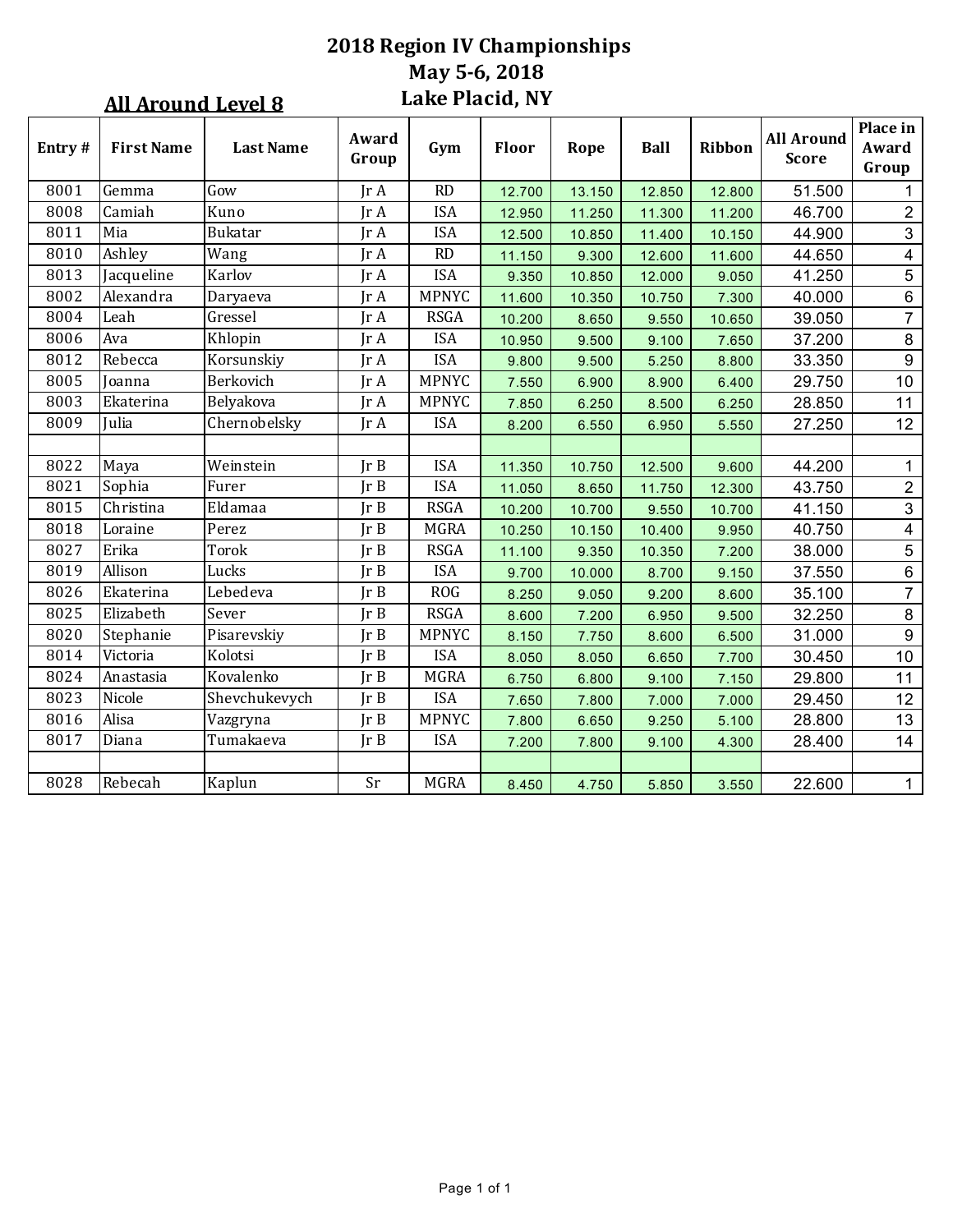#### **2018 Region IV Championships May 5-6, 2018 Lake Placid, NY HOOP** Level 9

|        |                   |                   | PARC I RICIU) IVI |              |                   |                                        |                            |
|--------|-------------------|-------------------|-------------------|--------------|-------------------|----------------------------------------|----------------------------|
| Entry# | <b>First Name</b> | <b>Last Name</b>  | Award<br>Group    | Gym          | D<br>(Difficulty) | <b>HOOP</b><br>Level 9<br><b>Score</b> | Place in<br>Award<br>Group |
| 9003   | Liza              | Odikadze          | Hope              | <b>MGRA</b>  | 4.800             | 10.500                                 |                            |
| 9002   | Renata            | Badalova          | Hope              | <b>MPNYC</b> | 5.150             | 9.150                                  | $\overline{2}$             |
| 9001   | Anastasiya        | Ziuz              | Hope              | <b>MPNYC</b> | 3.850             | 7.450                                  | 3                          |
|        |                   |                   |                   |              |                   |                                        |                            |
| 9022   | Amy               | Shneyderman       | Jr                | <b>ISA</b>   | 7.150             | 13.650                                 | 1                          |
| 9004   | Jodie             | Liang             | $\mathbf{r}$      | <b>ISA</b>   | 6.950             | 13.200                                 | $\overline{2}$             |
| 9024   | Jasmine           | Wong              | Jr                | <b>RD</b>    | 6.950             | 12.450                                 | 3                          |
| 9023   | Aileen            | Atkin             | $\mathbf{r}$      | <b>MPNYC</b> | 6.100             | 11.200                                 | $\overline{\mathbf{4}}$    |
| 9013   | Anna              | Struk             | $\mathbf{r}$      | <b>GOR</b>   | 6.600             | 11.000                                 | 5                          |
| 9007   | Emily             | Wilson            | Jr                | <b>MPNYC</b> | 5.950             | 10.950                                 | 6                          |
| 9011   | Gabby             | Fuki              | Jr                | <b>ISA</b>   | 5.450             | 10.700                                 | $\overline{7}$             |
| 9019   | Lisa              | Gerasimova        | Jr                | <b>ISA</b>   | 5.500             | 10.400                                 | 8                          |
| 9009   | Camille           | Alexandra Maldona | Jr                | <b>ROG</b>   | 4.900             | 9.500                                  | 9                          |
| 9014   | Polina            | Mosharova         | $\mathbf{r}$      | <b>ISA</b>   | 4.800             | 9.100                                  | 10                         |
| 9020   | Claire            | Kuno              | $\mathbf{r}$      | <b>ISA</b>   | 5.300             | 8.800                                  | 11                         |
| 9005   | Sophia            | Jiang             | Jr                | <b>ISA</b>   | 5.200             | 8.200                                  | 12                         |
| 9016   | Samantha          | Medvinsky         | Ir                | <b>ISA</b>   | 5.000             | 8.200                                  | 12                         |
| 9018   | Svetlana          | Russell           | $\mathbf{r}$      | <b>ISA</b>   | 3.900             | 8.150                                  | 14                         |
| 9025   | Alexandra         | Liang             | Jr                | <b>NOR</b>   | 5.350             | 8.150                                  | 14                         |
| 9010   | Isabel            | Xue               | Jr                | <b>RD</b>    | 5.000             | 7.400                                  | 16                         |
| 9015   | Sanita            | Prymost           | $\mathbf{r}$      | <b>MPNYC</b> | 5.050             | 7.150                                  | 17                         |
| 9008   | Abigail           | <b>Brodsky</b>    | Jr                | <b>ISA</b>   | 3.750             | 7.050                                  | 18                         |
| 9021   | Hannah            | Lai               | Jr                | <b>RD</b>    | 4.450             | 6.650                                  | 19                         |
| 9017   | Karyna            | Mayasova          | Jr                | <b>FET</b>   | 4.900             | 6.200                                  | 20                         |
|        |                   |                   |                   |              |                   |                                        |                            |
| 9026   | Baifan            | Zhou              | Sr                | <b>NOR</b>   | 7.300             | 12.000                                 | 1                          |
| 9027   | Nicole            | Yatskar           | Sr                | <b>ISA</b>   | 7.600             | 11.800                                 | $\overline{2}$             |
| 9028   | Jessica           | Tian              | Sr                | <b>NOR</b>   | 6.150             | 11.650                                 | $\overline{3}$             |
| 9031   | Asca              | Akiyama           | Sr                | <b>ISA</b>   | 6.500             | 10.700                                 | $\overline{\mathbf{4}}$    |
| 9029   | Michelle          | Kosheluk          | Sr                | GOR          | 4.650             | 6.850                                  | 5                          |
| 9030   | Galina            | Drozdova          | Sr                | <b>DRG</b>   | 3.300             | 3.050                                  | $\,6\,$                    |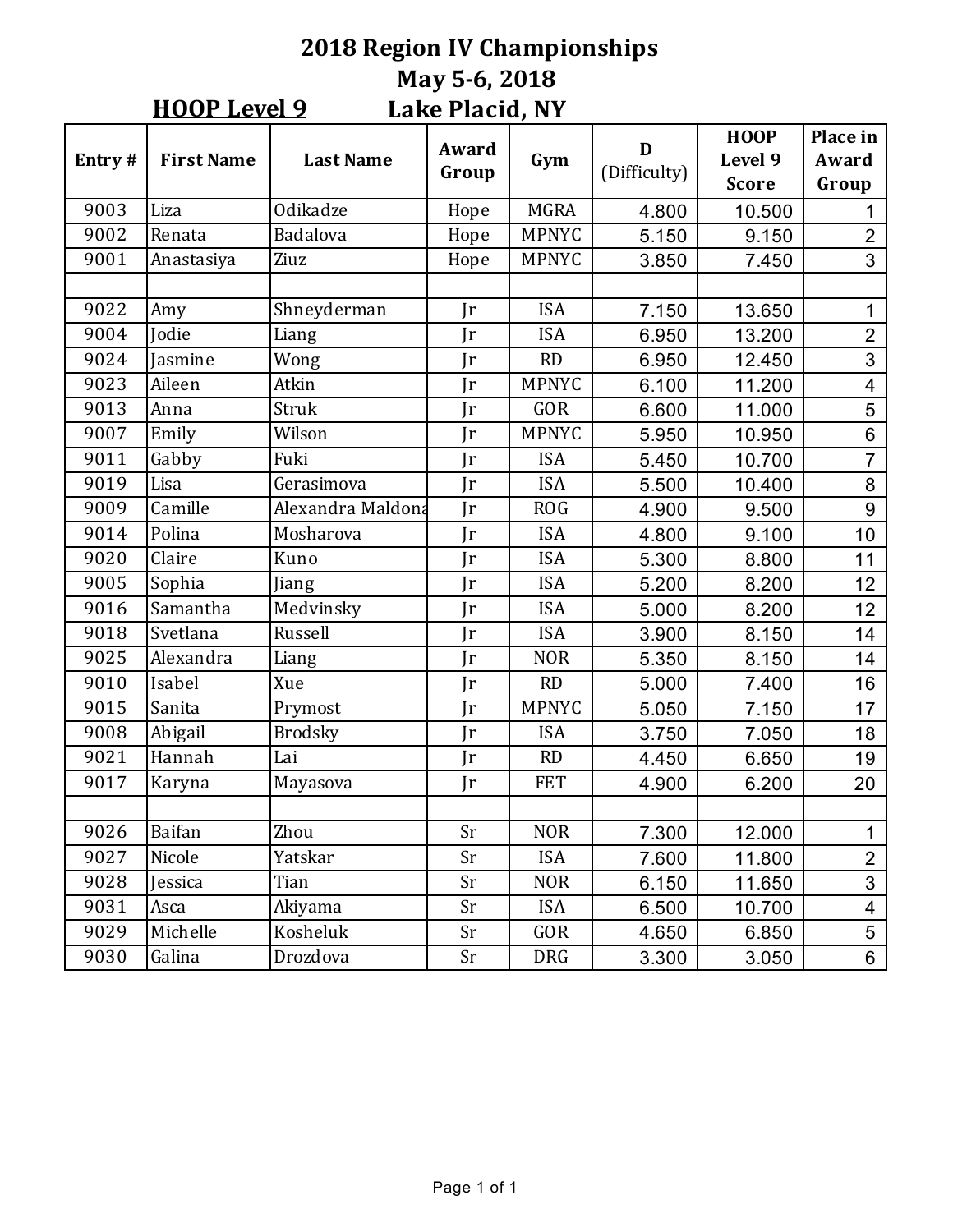#### **2018 Region IV Championships May 5-6, 2018 Lake Placid, NY BALL Level 9**

|        |                   |                   | LUIN I KULIU) IVI |              |                   |                                        |                            |
|--------|-------------------|-------------------|-------------------|--------------|-------------------|----------------------------------------|----------------------------|
| Entry# | <b>First Name</b> | <b>Last Name</b>  | Award<br>Group    | Gym          | D<br>(Difficulty) | <b>BALL</b><br>Level 9<br><b>Score</b> | Place in<br>Award<br>Group |
| 9002   | Renata            | Badalova          | Hope              | <b>MPNYC</b> | 5.450             | 11.150                                 | 1                          |
| 9003   | Liza              | Odikadze          | Hope              | <b>MGRA</b>  | 4.850             | 9.500                                  | $\overline{2}$             |
| 9001   | Anastasiya        | Ziuz              | Hope              | <b>MPNYC</b> | 3.550             | 4.650                                  | 3                          |
|        |                   |                   |                   |              |                   |                                        |                            |
| 9007   | Emily             | Wilson            | $\mathbf{r}$      | <b>MPNYC</b> | 5.650             | 12.150                                 | 1                          |
| 9009   | Camille           | Alexandra Maldona | $\mathbf{r}$      | <b>ROG</b>   | 5.800             | 11.800                                 | $\overline{2}$             |
| 9021   | Hannah            | Lai               | $\mathbf{r}$      | <b>RD</b>    | 6.300             | 11.400                                 | 3                          |
| 9023   | Aileen            | Atkin             | $\mathbf{r}$      | <b>MPNYC</b> | 6.450             | 11.350                                 | $\overline{\mathbf{4}}$    |
| 9024   | Jasmine           | Wong              | $\mathbf{r}$      | <b>RD</b>    | 6.500             | 11.200                                 | 5                          |
| 9019   | Lisa              | Gerasimova        | $\mathbf{r}$      | <b>ISA</b>   | 5.650             | 11.150                                 | 6                          |
| 9011   | Gabby             | Fuki              | $\mathbf{r}$      | <b>ISA</b>   | 6.450             | 10.950                                 | $\overline{7}$             |
| 9013   | Anna              | Struk             | $\mathbf{r}$      | <b>GOR</b>   | 6.000             | 10.900                                 | 8                          |
| 9005   | Sophia            | Jiang             | $\mathbf{r}$      | <b>ISA</b>   | 5.450             | 10.750                                 | 9                          |
| 9022   | Amy               | Shneyderman       | $\mathbf{r}$      | <b>ISA</b>   | 5.550             | 10.650                                 | 10                         |
| 9020   | Claire            | Kuno              | $\mathbf{r}$      | <b>ISA</b>   | 5.700             | 10.100                                 | 11                         |
| 9014   | Polina            | Mosharova         | $\mathbf{r}$      | <b>ISA</b>   | 5.450             | 10.050                                 | 12                         |
| 9010   | Isabel            | Xue               | $\mathbf{r}$      | RD           | 5.900             | 9.600                                  | 13                         |
| 9015   | Sanita            | Prymost           | $\mathbf{r}$      | <b>MPNYC</b> | 4.750             | 9.350                                  | 14                         |
| 9004   | <b>Jodie</b>      | Liang             | $\mathbf{r}$      | <b>ISA</b>   | 4.800             | 9.100                                  | 15                         |
| 9018   | Svetlana          | Russell           | Jr                | <b>ISA</b>   | 4.500             | 8.700                                  | 16                         |
| 9016   | Samantha          | Medvinsky         | $\mathbf{r}$      | <b>ISA</b>   | 4.400             | 8.000                                  | 17                         |
| 9025   | Alexandra         | Liang             | $\mathbf{r}$      | <b>NOR</b>   | 4.550             | 7.650                                  | 18                         |
| 9017   | Karyna            | Mayasova          | Jr                | <b>FET</b>   | 3.700             | 7.200                                  | 19                         |
| 9008   | Abigail           | <b>Brodsky</b>    | $\mathbf{r}$      | <b>ISA</b>   | 3.700             | 6.600                                  | 20                         |
|        |                   |                   |                   |              |                   |                                        |                            |
| 9027   | Nicole            | Yatskar           | Sr                | <b>ISA</b>   | 7.800             | 12.000                                 | $\mathbf 1$                |
| 9028   | Jessica           | Tian              | Sr                | <b>NOR</b>   | 6.100             | 11.800                                 | $\overline{2}$             |
| 9026   | <b>Baifan</b>     | Zhou              | Sr                | <b>NOR</b>   | 6.850             | 11.250                                 | 3                          |
| 9029   | Michelle          | Kosheluk          | Sr                | <b>GOR</b>   | 5.750             | 9.850                                  | $\overline{\mathbf{4}}$    |
| 9031   | Asca              | Akiyama           | Sr                | <b>ISA</b>   | 5.650             | 9.450                                  | 5                          |
| 9030   | Galina            | Drozdova          | Sr                | <b>DRG</b>   | 4.600             | 8.900                                  | 6                          |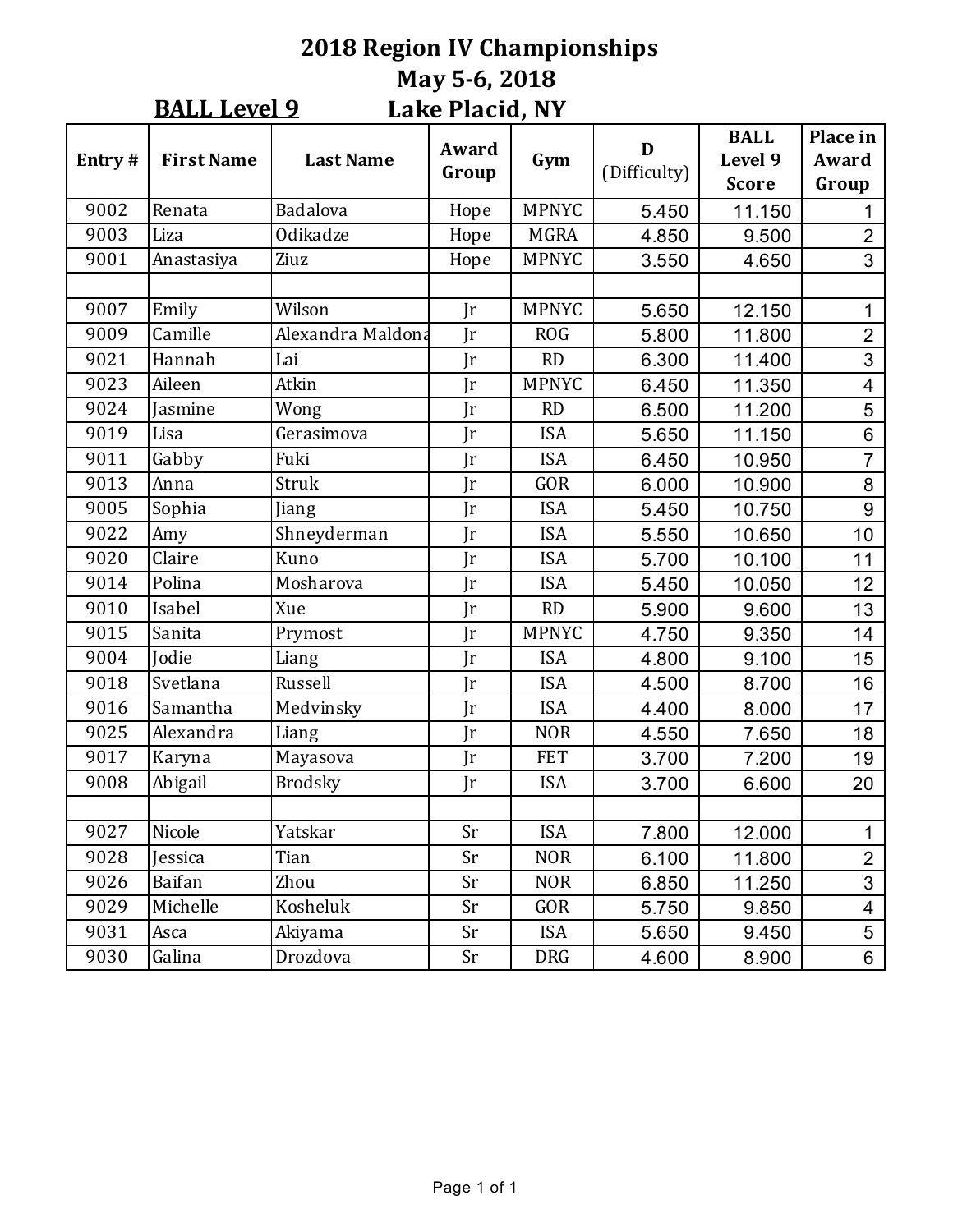#### **2018 Region IV Championships May 5-6, 2018** Lake Placid, NY **CLUBS** Level 9

| Entry# | <b>First Name</b> | <b>Last Name</b>  | Award<br>Group | Gym          | D<br>(Difficulty) | <b>CLUBS</b><br>Level 9<br><b>Score</b> | Place in<br>Award<br>Group |
|--------|-------------------|-------------------|----------------|--------------|-------------------|-----------------------------------------|----------------------------|
| 9002   | Renata            | Badalova          | Hope           | <b>MPNYC</b> | 6.200             | 11.500                                  | 1                          |
| 9003   | Liza              | Odikadze          | Hope           | <b>MGRA</b>  | 4.900             | 8.000                                   | $\overline{2}$             |
| 9001   | Anastasiya        | Ziuz              | Hope           | <b>MPNYC</b> | 4.500             | 6.700                                   | 3                          |
|        |                   |                   |                |              |                   |                                         |                            |
| 9007   | Emily             | Wilson            | Jr             | <b>MPNYC</b> | 6.250             | 12.750                                  | 1                          |
| 9004   | Jodie             | Liang             | Jr             | <b>ISA</b>   | 6.400             | 12.700                                  | $\overline{2}$             |
| 9022   | Amy               | Shneyderman       | $\mathbf{r}$   | <b>ISA</b>   | 6.550             | 12.350                                  | 3                          |
| 9014   | Polina            | Mosharova         | Jr             | <b>ISA</b>   | 6.450             | 11.550                                  | $\overline{4}$             |
| 9011   | Gabby             | Fuki              | Jr             | <b>ISA</b>   | 5.750             | 11.350                                  | 5                          |
| 9009   | Camille           | Alexandra Maldona | Jr             | <b>ROG</b>   | 6.000             | 11.000                                  | 6                          |
| 9005   | Sophia            | Jiang             | Jr             | <b>ISA</b>   | 5.600             | 10.600                                  | $\overline{7}$             |
| 9019   | Lisa              | Gerasimova        | $\mathbf{r}$   | <b>ISA</b>   | 5.750             | 10.550                                  | 8                          |
| 9018   | Svetlana          | Russell           | Jr             | <b>ISA</b>   | 4.800             | 10.100                                  | 9                          |
| 9010   | Isabel            | Xue               | $\mathbf{r}$   | <b>RD</b>    | 5.500             | 9.800                                   | 10                         |
| 9015   | Sanita            | Prymost           | $\mathbf{r}$   | <b>MPNYC</b> | 5.400             | 9.600                                   | 11                         |
| 9024   | Jasmine           | Wong              | Jr             | <b>RD</b>    | 5.450             | 9.050                                   | 12                         |
| 9021   | Hannah            | Lai               | Jr             | <b>RD</b>    | 5.250             | 8.950                                   | 13                         |
| 9023   | Aileen            | Atkin             | Jr             | <b>MPNYC</b> | 5.050             | 8.950                                   | 13                         |
| 9020   | Claire            | Kuno              | Jr             | <b>ISA</b>   | 4.200             | 8.800                                   | 15                         |
| 9016   | Samantha          | Medvinsky         | Jr             | <b>ISA</b>   | 4.200             | 7.800                                   | 16                         |
| 9008   | Abigail           | <b>Brodsky</b>    | Jr             | <b>ISA</b>   | 4.100             | 7.400                                   | 17                         |
| 9013   | Anna              | Struk             | Jr             | GOR          | 5.300             | 7.400                                   | 17                         |
| 9025   | Alexandra         | Liang             | Jr             | <b>NOR</b>   | 4.700             | 6.600                                   | 19                         |
| 9017   | Karyna            | Mayasova          | Jr             | <b>FET</b>   |                   |                                         | 20                         |
|        |                   |                   |                |              |                   |                                         |                            |
| 9026   | Baifan            | Zhou              | Sr             | <b>NOR</b>   | 6.300             | 11.300                                  | 1                          |
| 9031   | Asca              | Akiyama           | Sr             | <b>ISA</b>   | 5.600             | 9.300                                   | $\overline{2}$             |
| 9028   | Jessica           | Tian              | Sr             | <b>NOR</b>   | 5.650             | 9.150                                   | 3                          |
| 9029   | Michelle          | Kosheluk          | Sr             | GOR          | 5.400             | 8.400                                   | 4                          |
| 9027   | Nicole            | Yatskar           | Sr             | <b>ISA</b>   | 6.250             | 8.250                                   | 5                          |
| 9030   | Galina            | Drozdova          | Sr             | <b>DRG</b>   | 5.050             | 6.550                                   | 6                          |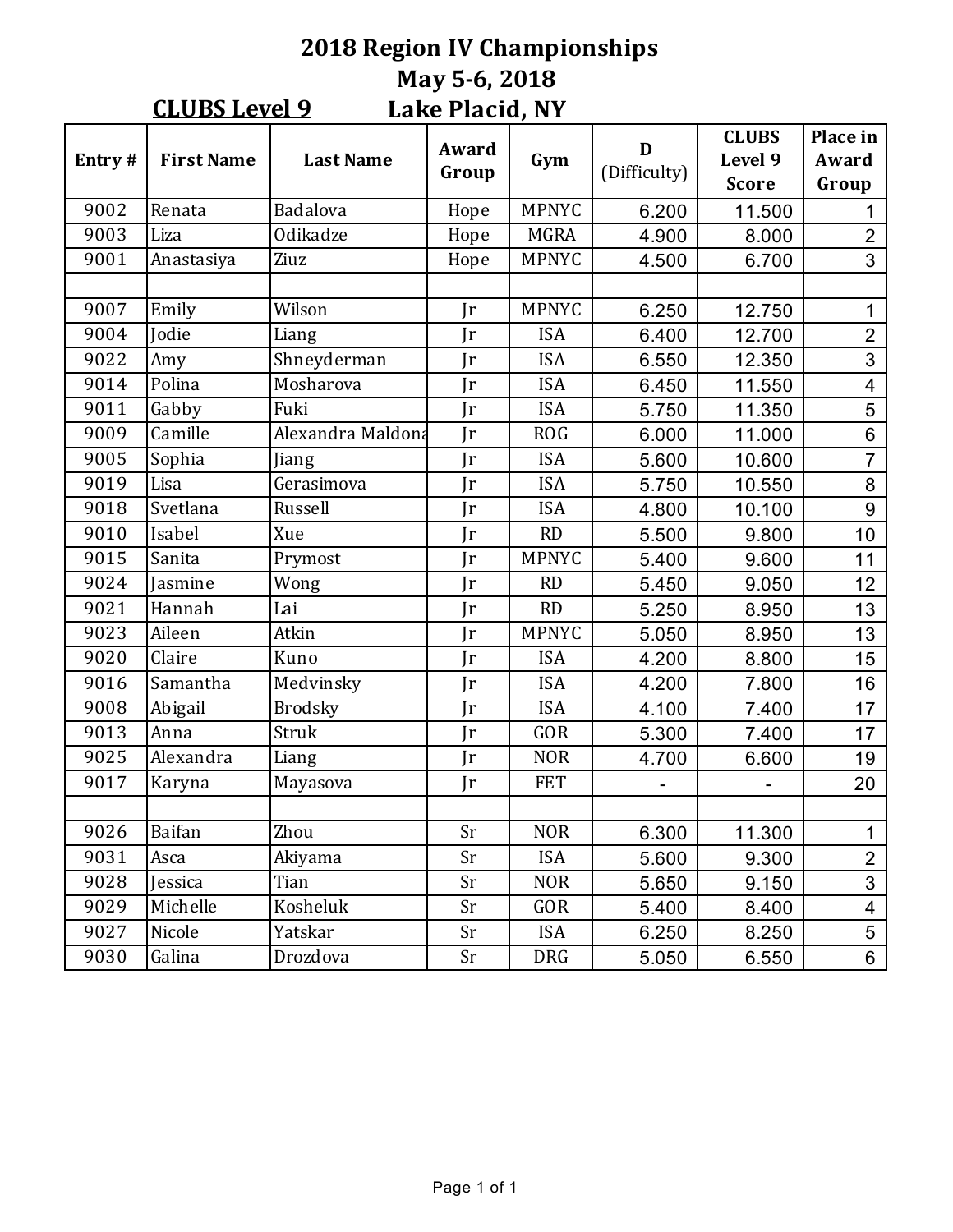#### **2018 Region IV Championships May 5-6, 2018 Lake Placid, NY RIBBON Level 9**

|        |                   |                   | Award        |              | D            | <b>RIBBON</b>           | Place in                |
|--------|-------------------|-------------------|--------------|--------------|--------------|-------------------------|-------------------------|
| Entry# | <b>First Name</b> | <b>Last Name</b>  | Group        | Gym          | (Difficulty) | Level 9<br><b>Score</b> | Award<br>Group          |
| 9002   | Renata            | Badalova          | Hope         | <b>MPNYC</b> | 5.850        | 10.950                  | 1                       |
| 9003   | Liza              | Odikadze          | Hope         | <b>MGRA</b>  | 5.100        | 10.500                  | $\overline{2}$          |
| 9001   | Anastasiya        | Ziuz              | Hope         | <b>MPNYC</b> | 3.850        | 7.850                   | 3                       |
|        |                   |                   |              |              |              |                         |                         |
| 9022   | Amy               | Shneyderman       | Jr           | <b>ISA</b>   | 5.550        | 11.450                  | 1                       |
| 9019   | Lisa              | Gerasimova        | $\mathbf{r}$ | <b>ISA</b>   | 5.350        | 10.950                  | $\overline{2}$          |
| 9011   | Gabby             | Fuki              | $\mathbf{r}$ | <b>ISA</b>   | 5.750        | 10.850                  | $\overline{3}$          |
| 9021   | Hannah            | Lai               | Jr           | RD           | 5.750        | 10.850                  | 3                       |
| 9024   | Jasmine           | Wong              | $\mathbf{r}$ | <b>RD</b>    | 5.600        | 9.300                   | $\overline{5}$          |
| 9007   | Emily             | Wilson            | $\mathbf{r}$ | <b>MPNYC</b> | 4.200        | 9.000                   | 6                       |
| 9009   | Camille           | Alexandra Maldona | $\mathbf{r}$ | <b>ROG</b>   | 4.800        | 8.700                   | $\overline{7}$          |
| 9014   | Polina            | Mosharova         | $\mathbf{r}$ | <b>ISA</b>   | 4.150        | 8.250                   | 8                       |
| 9013   | Anna              | Struk             | $\mathbf{r}$ | <b>GOR</b>   | 4.900        | 8.200                   | 9                       |
| 9023   | Aileen            | Atkin             | $\mathbf{r}$ | <b>MPNYC</b> | 3.600        | 7.900                   | 10                      |
| 9020   | Claire            | Kuno              | $\mathbf{r}$ | <b>ISA</b>   | 4.400        | 7.800                   | 11                      |
| 9004   | Jodie             | Liang             | $\mathbf{r}$ | <b>ISA</b>   | 4.550        | 7.750                   | 12                      |
| 9010   | Isabel            | Xue               | Jr           | <b>RD</b>    | 3.850        | 7.650                   | 13                      |
| 9015   | Sanita            | Prymost           | $\mathbf{r}$ | <b>MPNYC</b> | 3.600        | 7.400                   | 14                      |
| 9025   | Alexandra         | Liang             | $\mathbf{r}$ | <b>NOR</b>   | 3.100        | 7.400                   | 14                      |
| 9018   | Svetlana          | Russell           | Jr           | <b>ISA</b>   | 3.350        | 6.250                   | 16                      |
| 9016   | Samantha          | Medvinsky         | $\mathbf{r}$ | <b>ISA</b>   | 3.150        | 6.150                   | 17                      |
| 9005   | Sophia            | Jiang             | $\mathbf{r}$ | <b>ISA</b>   | 3.950        | 6.050                   | 18                      |
| 9008   | Abigail           | <b>Brodsky</b>    | Jr           | <b>ISA</b>   | 2.900        | 5.200                   | 19                      |
| 9017   | Karyna            | Mayasova          | Jr           | <b>FET</b>   |              |                         | 20                      |
|        |                   |                   |              |              |              |                         |                         |
| 9027   | Nicole            | Yatskar           | Sr           | <b>ISA</b>   | 6.350        | 10.350                  | 1                       |
| 9031   | Asca              | Akiyama           | Sr           | <b>ISA</b>   | 5.050        | 8.950                   | $\overline{2}$          |
| 9026   | Baifan            | Zhou              | Sr           | <b>NOR</b>   | 5.400        | 8.600                   | 3                       |
| 9028   | Jessica           | Tian              | Sr           | <b>NOR</b>   | 4.150        | 8.550                   | $\overline{\mathbf{4}}$ |
| 9029   | Michelle          | Kosheluk          | Sr           | GOR          | 4.350        | 6.950                   | 5                       |
| 9030   | Galina            | Drozdova          | Sr           | <b>DRG</b>   | 3.600        | 6.700                   | 6                       |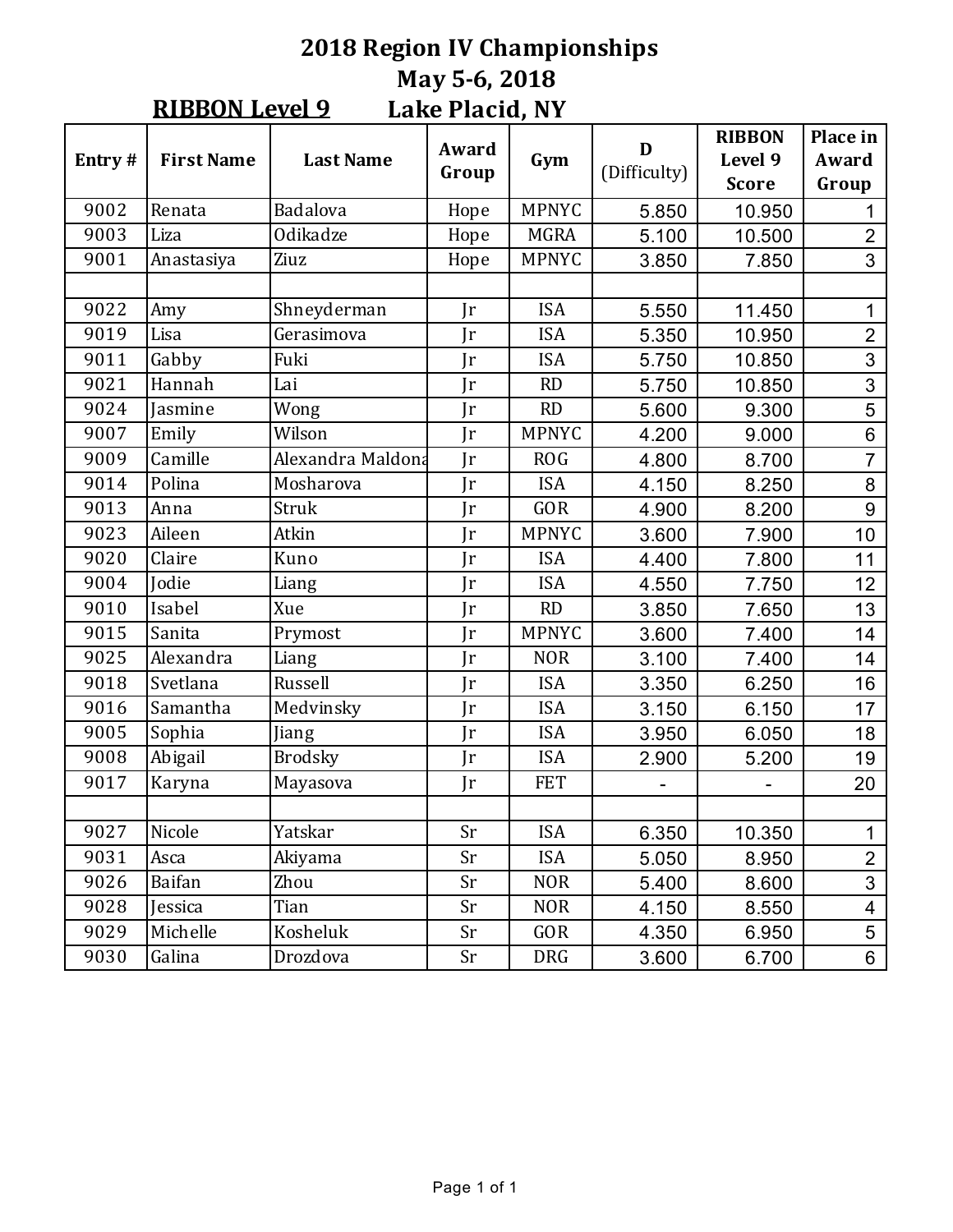## **2018 Region IV Championships May 5-6, 2018** Lake Placid, NY

|        | <b>All Around Level 9</b> |                   |                         | Lake Placid, NY |        |        |              |        |                                   |                            |
|--------|---------------------------|-------------------|-------------------------|-----------------|--------|--------|--------------|--------|-----------------------------------|----------------------------|
| Entry# | <b>First Name</b>         | <b>Last Name</b>  | Award<br>Group          | Gym             | Hoop   | Ball   | <b>Clubs</b> | Ribbon | <b>All Around</b><br><b>Score</b> | Place in<br>Award<br>Group |
| 9002   | Renata                    | Badalova          | Hope                    | <b>MPNYC</b>    | 9.150  | 11.150 | 11.500       | 10.950 | 42.750                            | 1                          |
| 9003   | Liza                      | Odikadze          | Hope                    | <b>MGRA</b>     | 10.500 | 9.500  | 8.000        | 10.500 | 38.500                            | $\overline{2}$             |
| 9001   | Anastasiya                | Ziuz              | Hope                    | <b>MPNYC</b>    | 7.450  | 4.650  | 6.700        | 7.850  | 26.650                            | $\mathfrak{S}$             |
| 9022   | Amy                       | Shneyderman       | Jr                      | <b>ISA</b>      | 13.650 | 10.650 | 12.350       | 11.450 | 48.100                            | $\mathbf{1}$               |
| 9007   | Emily                     | Wilson            | <b>Ir</b>               | <b>MPNYC</b>    | 10.950 | 12.150 | 12.750       | 9.000  | 44.850                            | $\overline{c}$             |
| 9011   | Gabby                     | Fuki              | Jr                      | <b>ISA</b>      | 10.700 | 10.950 | 11.350       | 10.850 | 43.850                            | $\mathbf{3}$               |
| 9019   | Lisa                      | Gerasimova        | <b>Ir</b>               | <b>ISA</b>      | 10.400 | 11.150 | 10.550       | 10.950 | 43.050                            | $\overline{4}$             |
| 9004   | Jodie                     | Liang             | <b>Ir</b>               | <b>ISA</b>      | 13.200 | 9.100  | 12.700       | 7.750  | 42.750                            | $\overline{5}$             |
| 9024   | Jasmine                   | Wong              | Jr                      | RD              | 12.450 | 11.200 | 9.050        | 9.300  | 42.000                            | $\,6\,$                    |
| 9009   | Camille                   | Alexandra Maldona | $\overline{\mathbf{r}}$ | ROG             | 9.500  | 11.800 | 11.000       | 8.700  | 41.000                            | $\overline{7}$             |
| 9023   | Aileen                    | Atkin             | <b>Ir</b>               | <b>MPNYC</b>    | 11.200 | 11.350 | 8.950        | 7.900  | 39.400                            | $\bf 8$                    |
| 9014   | Polina                    | Mosharova         | Jr                      | <b>ISA</b>      | 9.100  | 10.050 | 11.550       | 8.250  | 38.950                            | $\boldsymbol{9}$           |
| 9021   | Hannah                    | Lai               | Jr                      | RD              | 6.650  | 11.400 | 8.950        | 10.850 | 37.850                            | 10                         |
| 9013   | Anna                      | Struk             | Jr                      | GOR             | 11.000 | 10.900 | 7.400        | 8.200  | 37.500                            | 11                         |
| 9005   | Sophia                    | Jiang             | Jr                      | <b>ISA</b>      | 8.200  | 10.750 | 10.600       | 6.050  | 35.600                            | 12                         |
| 9020   | Claire                    | Kuno              | Jr                      | <b>ISA</b>      | 8.800  | 10.100 | 8.800        | 7.800  | 35.500                            | 13                         |
| 9010   | Isabel                    | Xue               | Jr                      | RD              | 7.400  | 9.600  | 9.800        | 7.650  | 34.450                            | 14                         |
| 9015   | Sanita                    | Prymost           | $\mathbf{r}$            | <b>MPNYC</b>    | 7.150  | 9.350  | 9.600        | 7.400  | 33.500                            | 15                         |
| 9018   | Svetlana                  | Russell           | Jr                      | <b>ISA</b>      | 8.150  | 8.700  | 10.100       | 6.250  | 33.200                            | 16                         |
| 9016   | Samantha                  | Medvinsky         | $\mathbf{r}$            | <b>ISA</b>      | 8.200  | 8.000  | 7.800        | 6.150  | 30.150                            | 17                         |
| 9025   | Alexandra                 | Liang             | <b>Ir</b>               | <b>NOR</b>      | 8.150  | 7.650  | 6.600        | 7.400  | 29.800                            | 18                         |
| 9008   | Abigail                   | <b>Brodsky</b>    | $\mathbf{r}$            | <b>ISA</b>      | 7.050  | 6.600  | 7.400        | 5.200  | 26.250                            | 19                         |
| 9017   | Karyna                    | Mayasova          | <b>Ir</b>               | <b>FET</b>      | 6.200  | 7.200  |              |        | 13.400                            | 20                         |
|        |                           |                   |                         |                 |        |        |              |        |                                   |                            |
| 9026   | Baifan                    | Zhou              | $\overline{\text{Sr}}$  | <b>NOR</b>      | 12.000 | 11.250 | 11.300       | 8.600  | 43.150                            | $\mathbf{1}$               |
| 9027   | Nicole                    | Yatskar           | $\overline{\text{Sr}}$  | <b>ISA</b>      | 11.800 | 12.000 | 8.250        | 10.350 | 42.400                            | $\overline{2}$             |
| 9028   | Jessica                   | Tian              | Sr                      | <b>NOR</b>      | 11.650 | 11.800 | 9.150        | 8.550  | 41.150                            | 3                          |
| 9031   | Asca                      | Akiyama           | Sr                      | <b>ISA</b>      | 10.700 | 9.450  | 9.300        | 8.950  | 38.400                            | $\overline{4}$             |
| 9029   | Michelle                  | Kosheluk          | $\rm Sr$                | GOR             | 6.850  | 9.850  | 8.400        | 6.950  | 32.050                            | $\overline{5}$             |
| 9030   | Galina                    | Drozdova          | Sr                      | DRG             | 3.050  | 8.900  | 6.550        | 6.700  | 25.200                            | $6\phantom{a}$             |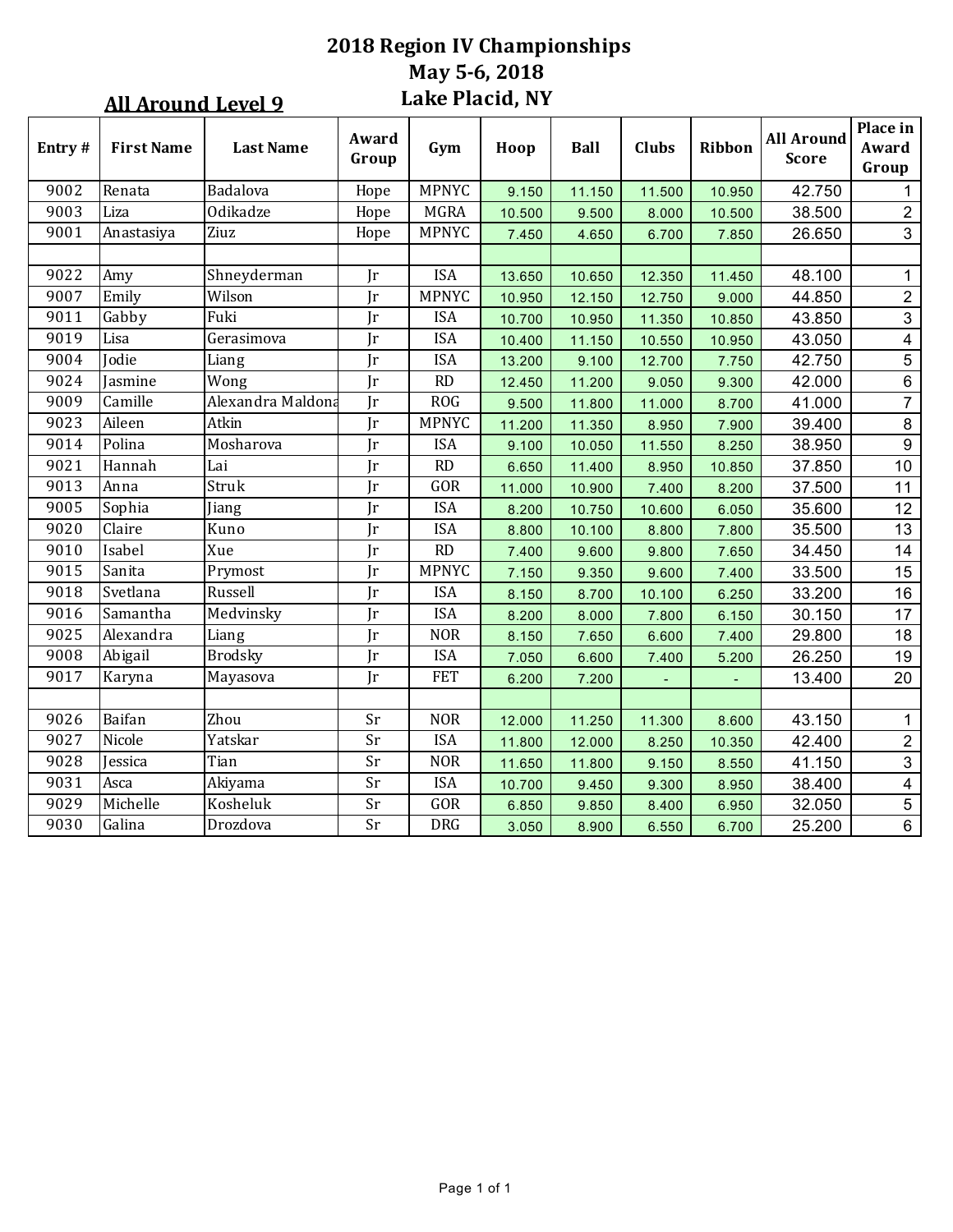#### **2018 Region IV Championships May 5-6, 2018** Lake Placid, NY **HOOP** Level 10

| Entry $#$ | <b>First Name</b> | <b>Last Name</b> | Award<br>Group | Gym        | D<br>(Difficulty) | <b>HOOP</b><br>Level 10<br><b>Score</b> | <b>Place In</b><br>Award<br>Group |
|-----------|-------------------|------------------|----------------|------------|-------------------|-----------------------------------------|-----------------------------------|
| 1003      | ulia              | Naishuler        | r              | <b>ISA</b> | 6.700             | 12.900                                  |                                   |
| 1001      | Mya               | Tam              | ır             | <b>RD</b>  | 7.050             | 11.850                                  | ◠                                 |
|           |                   |                  |                |            |                   |                                         |                                   |
| 1005      | Sherry            | Jiang            | Sr             | <b>ISA</b> | 5.600             | 9.500                                   |                                   |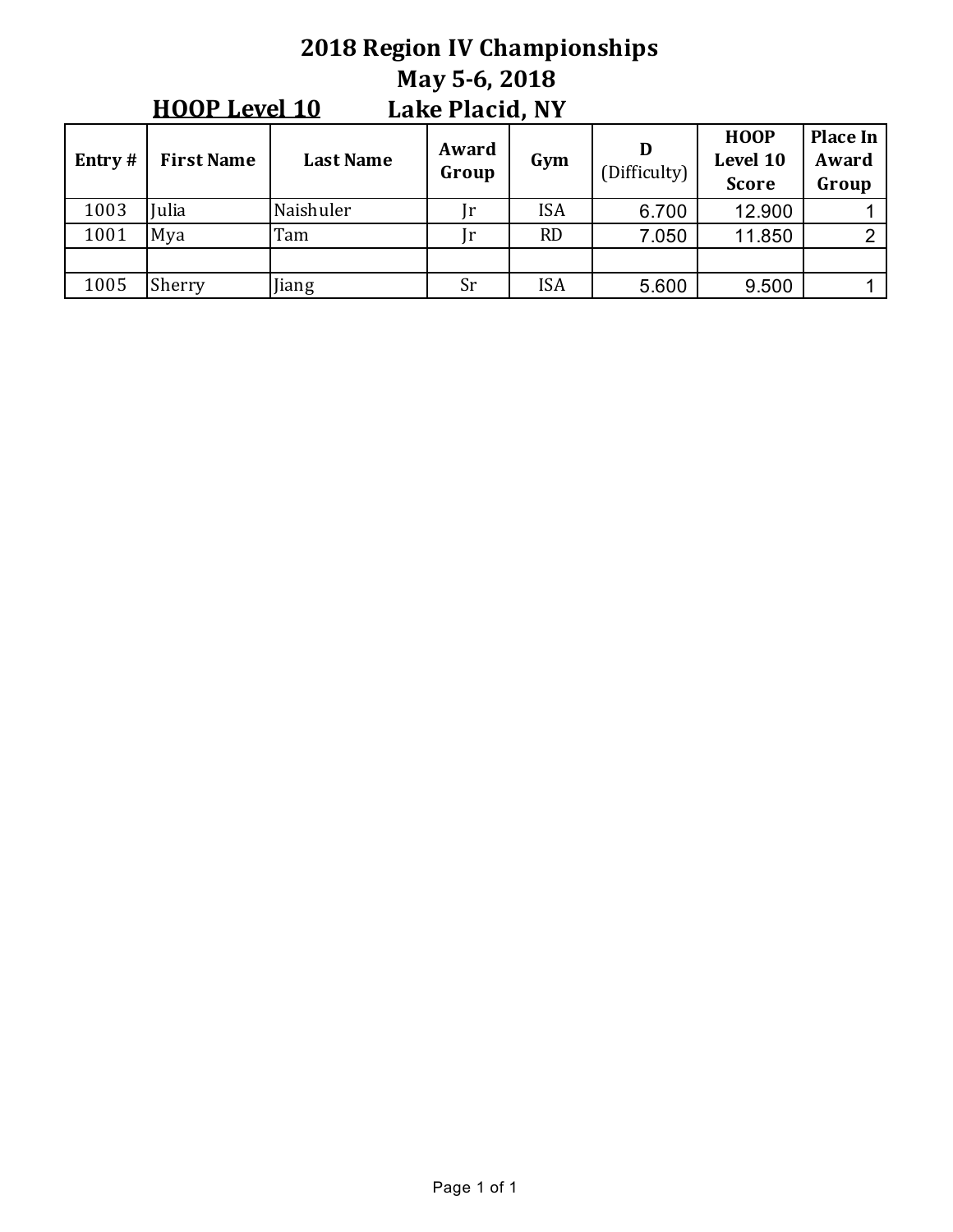#### **2018 Region IV Championships May 5-6, 2018** Lake Placid, NY **BALL Level 10**

|           |                   |                  |                |            |                   |                               | <b>Place In</b> |
|-----------|-------------------|------------------|----------------|------------|-------------------|-------------------------------|-----------------|
| Entry $#$ | <b>First Name</b> | <b>Last Name</b> | Award<br>Group | Gym        | D<br>(Difficulty) | <b>BALL Level</b><br>10 Score | Award<br>Group  |
| 1003      | ulia              | Naishuler        |                | <b>ISA</b> | 6.400             | 13.000                        |                 |
| 1001      | Mya               | Tam              |                | <b>RD</b>  | 6.900             | 12.000                        |                 |
|           |                   |                  |                |            |                   |                               |                 |
| 1005      | Sherry            | Jiang            | <b>Sr</b>      | <b>ISA</b> | 6.350             | 10.850                        |                 |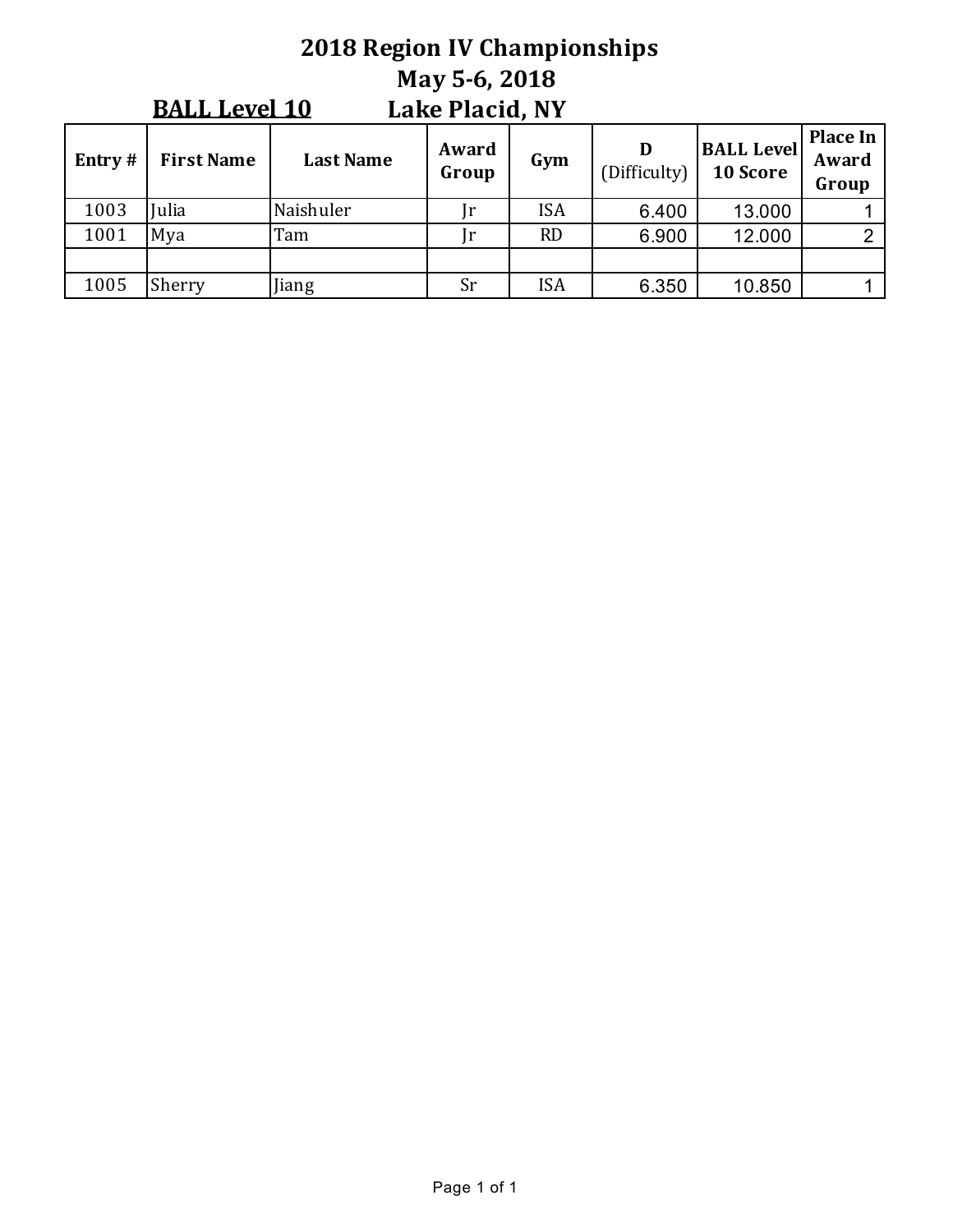#### **2018 Region IV Championships May 5-6, 2018** Lake Placid, NY **CLUBS** Level 10

| Entry $#$ | <b>First Name</b> | <b>Last Name</b> | Award<br>Group | Gym        | (Difficulty) | <b>CLUBS</b><br>Level 10<br><b>Score</b> | Place In $ $<br>Award<br>Group |
|-----------|-------------------|------------------|----------------|------------|--------------|------------------------------------------|--------------------------------|
| 1003      | ulia              | Naishuler        |                | <b>ISA</b> | 6.550        | 12.750                                   |                                |
| 1001      | Mya               | Tam              |                | <b>RD</b>  | 6.550        | 11.750                                   | C                              |
|           |                   |                  |                |            |              |                                          |                                |
| 1005      | Sherry            | Jiang            | <b>Sr</b>      | <b>ISA</b> | 5.500        | 7.600                                    |                                |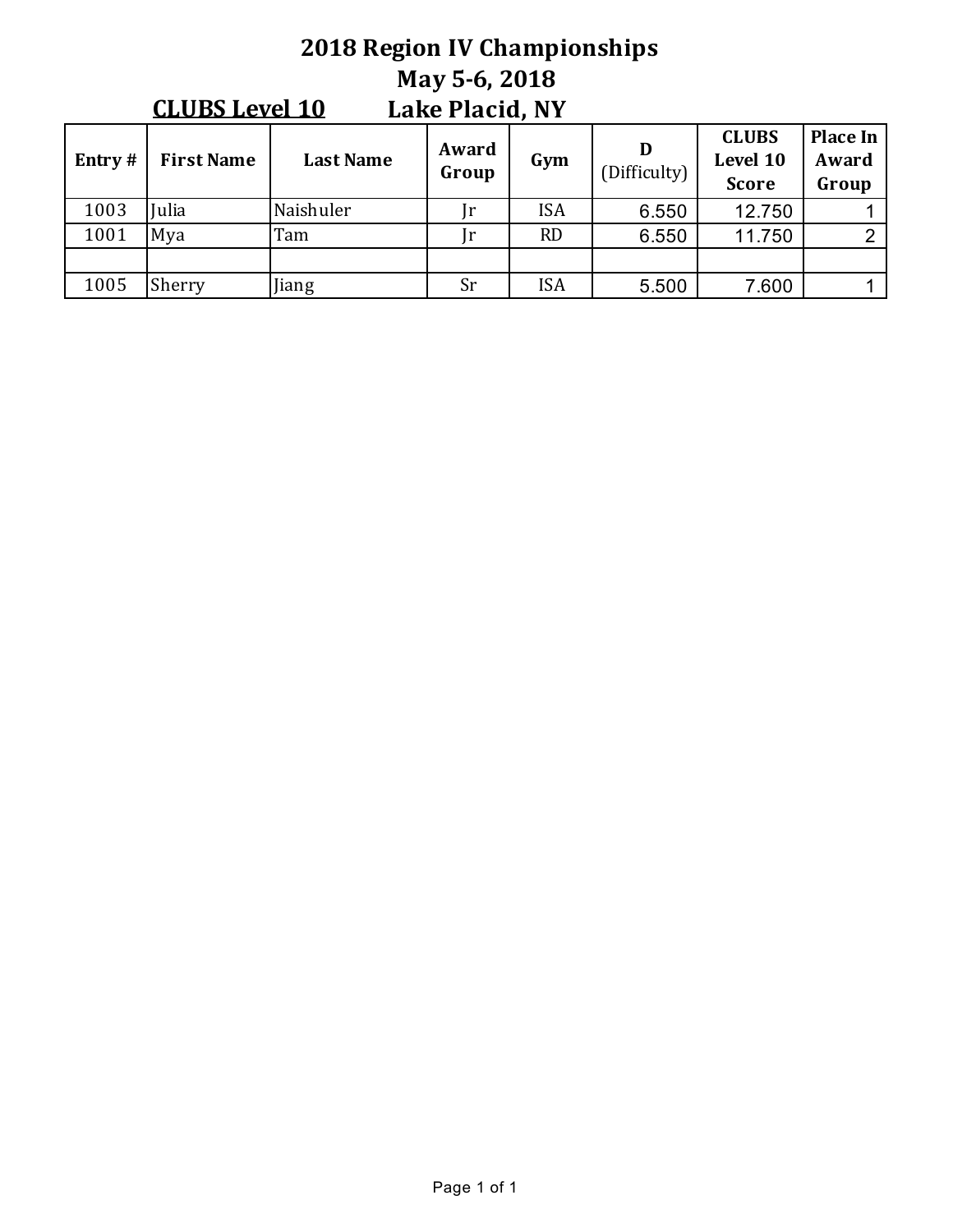#### **2018 Region IV Championships May 5-6, 2018** Lake Placid, NY **RIBBON Level 10**

| Entry $#$ | <b>First Name</b> | <b>Last Name</b> | Award<br>Group | Gym        | (Difficulty) | <b>RIBBON</b><br>Level 10<br><b>Score</b> | Place in<br>Award<br>Group |
|-----------|-------------------|------------------|----------------|------------|--------------|-------------------------------------------|----------------------------|
| 1001      | Mya               | Tam              |                | <b>RD</b>  | 6.600        | 11.800                                    |                            |
| 1003      | <b>Julia</b>      | Naishuler        |                | <b>ISA</b> | 5.950        | 11.450                                    | C.                         |
|           |                   |                  |                |            |              |                                           |                            |
| 1005      | Sherry            | Jiang            | Sr             | <b>ISA</b> | 4.650        | 8.650                                     |                            |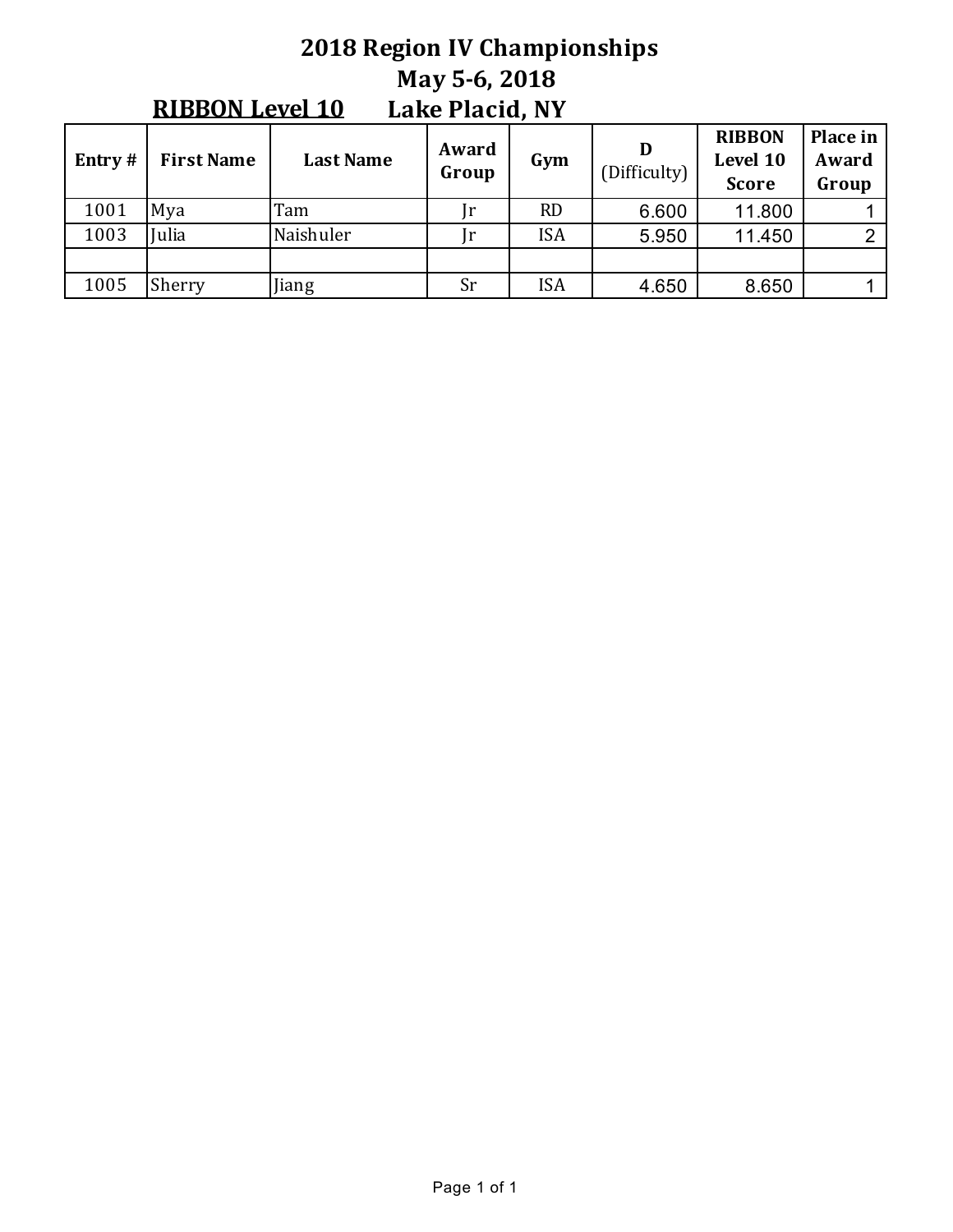## **2018 Region IV Championships May 5-6, 2018** Lake Placid, NY

|           | <b>All Around Level 10</b> |                  |                |           | <b>Lake Placid, NY</b> |             |        |        |                            |                                   |
|-----------|----------------------------|------------------|----------------|-----------|------------------------|-------------|--------|--------|----------------------------|-----------------------------------|
| Entry $#$ | <b>First Name</b>          | <b>Last Name</b> | Award<br>Group | Gym       | Hoop                   | <b>Ball</b> | Clubs  | Ribbon | All Around<br><b>Score</b> | <b>Place In</b><br>Award<br>Group |
| 1003      | Iulia                      | Naishuler        |                | ISA       | 12.900                 | 13.000      | 12.750 | 11.450 | 50.100                     |                                   |
| 1001      | Mva                        | Tam              |                | <b>RD</b> | 11.850                 | 12.000      | 11.750 | 11.800 | 47.400                     | $\overline{2}$                    |
|           |                            |                  |                |           |                        |             |        |        |                            |                                   |
| 1005      | Sherry                     | Jiang            | Sr             | ISA       | 9.500                  | 10.850      | 7.600  | 8.650  | 36.600                     |                                   |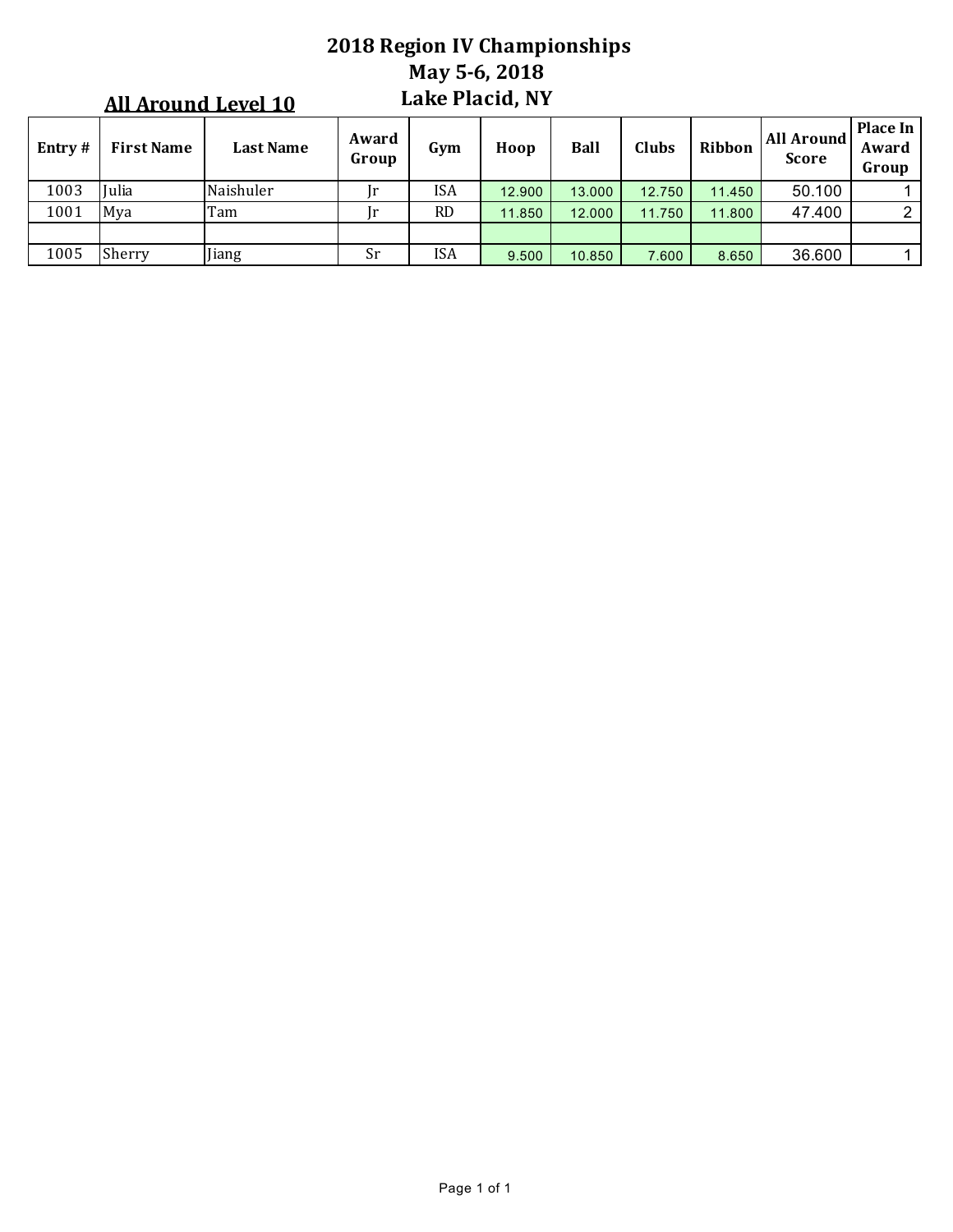## **2018 Region IV Championships May 5-6, 2018 Lake Placid, NY**

| vei<br>n |
|----------|
|----------|

| Entry#          | Age<br>Group | Gym         | <b>Event</b> | Event <sub>#1</sub><br><b>Score</b> | Place in<br>Age<br>Group |
|-----------------|--------------|-------------|--------------|-------------------------------------|--------------------------|
| G <sub>01</sub> | Adv.         | <b>RSGA</b> | Floor        | 12.250                              | $\mathbf{1}$             |
| G03             | Adv.         | <b>NOR</b>  | Floor        | 11.900                              | $\overline{2}$           |
| G <sub>02</sub> | Adv.         | <b>RD</b>   | Floor        | 11.650                              | 3                        |
|                 |              |             |              |                                     |                          |
| G <sub>04</sub> | FigJr.       | <b>RD</b>   | Clubs        | 10.900                              | $\mathbf{1}$             |
|                 |              |             |              |                                     |                          |
| G05             | FigSr.       | <b>RD</b>   | Hoops        | 9.700                               | $\mathbf{1}$             |
|                 |              |             |              |                                     |                          |
| Entry#          | Age<br>Group | Gym         | <b>Event</b> | Event #2<br><b>Score</b>            | Place in<br>Age<br>Group |
| G <sub>01</sub> | Adv.         | <b>RSGA</b> | Hp/Bl        | 12.300                              | $\mathbf{1}$             |
| G <sub>03</sub> | Adv.         | <b>NOR</b>  | Hp/Bl        | 9.850                               | 2                        |
| G <sub>02</sub> | Adv.         | <b>RD</b>   | Bl/Rp        | 9.100                               | 3                        |
|                 |              |             |              |                                     |                          |
| G <sub>04</sub> | FigJr.       | <b>RD</b>   | Ropes        |                                     |                          |
|                 |              |             |              |                                     |                          |

Rhythmic Dreams Fig. Senior  $\begin{array}{|c|c|c|c|c|c|c|c|c|} \hline \text{Rhythmic Dreams Fig. Senior} & \text{G05} & \text{FigSr.} & \text{RD} & \text{Bl/Rp} & \text{11.200} & \text{1} \hline \end{array}$ 

# **All Around Groups**

| <b>Group Name</b>           | Entry#          | Age<br>Group | Gym         |        | Event #1   Event #2 | All<br><b>Around</b> | Place in<br>Age Group |
|-----------------------------|-----------------|--------------|-------------|--------|---------------------|----------------------|-----------------------|
| Rhythmic Stars              | G <sub>01</sub> | Adv.         | <b>RSGA</b> | 12.250 | 12.300              | 24.550               |                       |
| Northeast Rhythmics         | G03             | Adv.         | <b>NOR</b>  | 11.900 | 9.850               | 21.750               |                       |
| Rhythmic Dreams Adv.        | G <sub>02</sub> | Adv.         | <b>RD</b>   | 11.650 | 9.100               | 20.750               | 3                     |
|                             |                 |              |             |        |                     |                      |                       |
| Rhythmic Dreams Fig. Junior | G04             | FigJr.       | <b>RD</b>   | 10.900 |                     | 10.900               |                       |
|                             |                 |              |             |        |                     |                      |                       |
| Rhythmic Dreams Fig. Senior | G05             | FigSr.       | <b>RD</b>   | 9.700  | 11.200              | 20.900               |                       |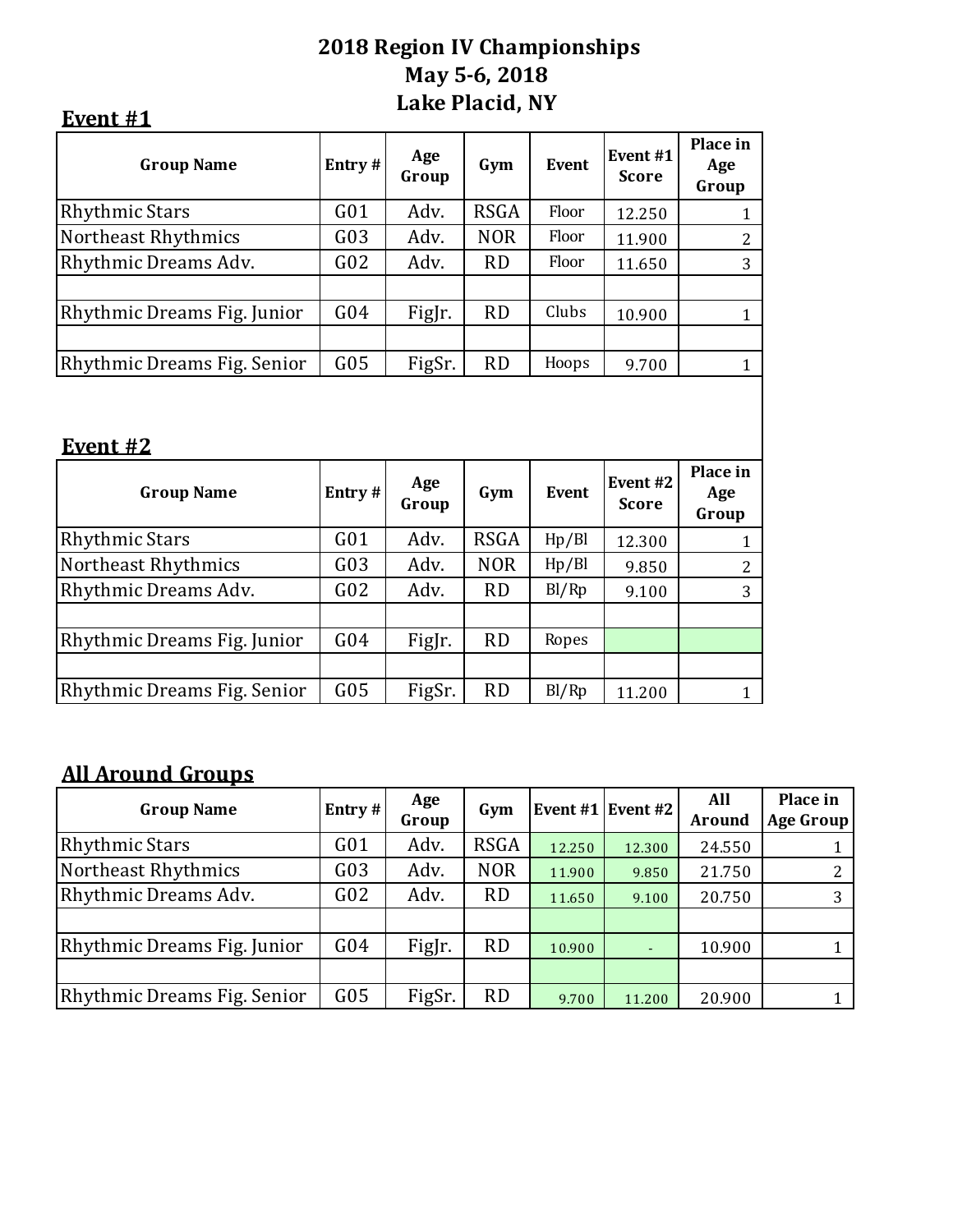# **2018 Region IV Championships May 5-6, 2018** Lake Placid, NY **Level 7 Regional Team Ranking**

| Entry# | <b>First Name</b> | <b>Last Name</b> | Gym          | <b>All Around</b><br><b>Score</b> | <b>Place</b>    |
|--------|-------------------|------------------|--------------|-----------------------------------|-----------------|
| 7024   | Melanie           | <b>Novikov</b>   | <b>GOR</b>   | 45.300                            | $\overline{1}$  |
| 7018   | Zoe               | Anderson         | <b>RD</b>    | 43.750                            | $\overline{2}$  |
| 7040   | Cordelia          | Loomis           | <b>NOR</b>   | 42.100                            | 3               |
| 7003   | Emma              | <b>Bukatar</b>   | <b>ISA</b>   | 41.700                            | $\overline{4}$  |
| 7032   | <b>Claire</b>     | <b>Kang</b>      | <b>RD</b>    | 40.650                            | $\overline{5}$  |
| 7009   | <b>Kaylee</b>     | Forest           | <b>ISA</b>   | 40.600                            | $6\overline{6}$ |
| 7016   | Deya              | Gorodnitskiy     | <b>CTR</b>   | 40.550                            | $\overline{7}$  |
| 7005   | Chloe             | Lee              | <b>RD</b>    | 40.200                            | $\overline{8}$  |
| 7014   | Jessica           | Kim              | <b>RD</b>    | 40.200                            | 9               |
| 7001   | Ksenia            | Pototski         | <b>MPNYC</b> | 40.100                            | 10              |
| 7025   | Jessie            | Ma               | <b>NOR</b>   | 39.050                            | 11              |
| 7036   | Amelia            | Lipo             | <b>GOR</b>   | 38.150                            | 12              |
| 7008   | Elena             | Klimashova       | <b>RSGA</b>  | 37.800                            | 13              |
| 7027   | Jessica           | Levinson         | <b>MGRA</b>  | 36.750                            | 14              |
| 7038   | Alexis            | Farberov         | <b>GOR</b>   | 35.400                            | 15              |
| 7006   | Jessica           | Chichelnitsky    | <b>ISA</b>   | 35.150                            | 16              |
| 7015   | Violetta          | Trushcheva       | <b>ISA</b>   | 34.900                            | 17              |
| 7013   | Alice             | Weinstein        | <b>ISA</b>   | 34.600                            | 18              |
| 7031   | Aleena            | Sklyar           | <b>MPNYC</b> | 34.250                            | 19              |
| 7021   | Ariana            | Romans           | <b>ISA</b>   | 32.600                            | 20              |
| 7002   | Mia               | Shapiro          | <b>MPNYC</b> | 32.250                            | 21              |
| 7017   | Marina            | Perevozchikova   | <b>CTR</b>   | 31.950                            | 22              |
| 7029   | <b>Jhaiel</b>     | Beaubrun         | <b>ISA</b>   | 31.700                            | 23              |
| 7035   | Sophia            | Liu              | <b>NOR</b>   | 30.450                            | 24              |
| 7039   | Allison           | Wu               | <b>NOR</b>   | 30.400                            | 25              |
| 7007   | Yelyzaveta        | Trutayeva        | <b>MGRA</b>  | 29.350                            | 26              |
| 7012   | Winnie            | Chao             | <b>ISA</b>   | 28.750                            | 27              |
| 7011   | Anastasia         | <b>Tsavlis</b>   | <b>MPNYC</b> | 28.650                            | 28              |
| 7020   | Phoebe            | Athanasopoulos   | <b>ISA</b>   | 28.200                            | 29              |
| 7033   | Anastasia         | Kogan            | <b>RSGA</b>  | 28.150                            | 30              |
| 7037   | Luciana           | Ganshaw          | <b>ISA</b>   | 27.600                            | 31              |
| 7004   | Talia             | Levin            | MPNYC        | 26.050                            | 32              |
| 7026   | Abby              | Lee              | <b>MGRA</b>  | 26.000                            | 33              |
| 7041   | Gabriela          | Yankovski        | MGRA         | 25.450                            | 34              |
| 7028   | Amelie            | Caruso           | <b>MGRA</b>  | 24.700                            | 35              |
| 7030   | Allysa            | Chen             | <b>MGRA</b>  | 24.550                            | 36              |
| 7043   | Sabrina           | Kogan            | <b>FET</b>   | 22.250                            | 37              |
| 7022   | Anna              | Zaretser         | <b>ISA</b>   | 21.500                            | 38              |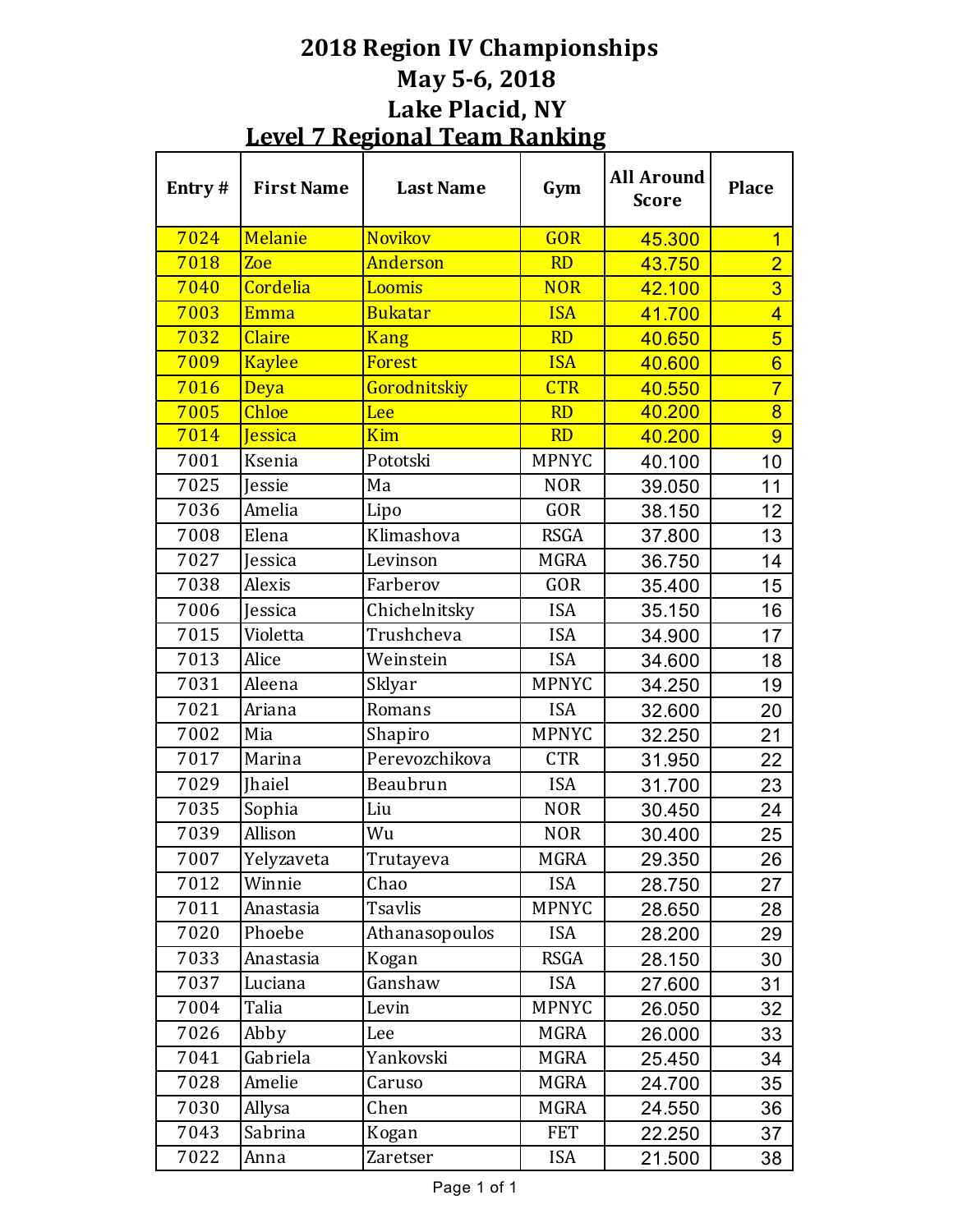# **2018 Region IV Championships May 5-6, 2018 Lake Placid, NY Level 8 Regional Team Ranking**

| Entry# | <b>First Name</b> | <b>Last Name</b> | Gym          | <b>All Around</b><br><b>Score</b> | <b>Place</b>   |
|--------|-------------------|------------------|--------------|-----------------------------------|----------------|
| 8001   | Gemma             | Gow              | <b>RD</b>    | 51.500                            | $\overline{1}$ |
| 8008   | Camiah            | <b>Kuno</b>      | <b>ISA</b>   | 46.700                            | $\overline{2}$ |
| 8011   | Mia               | <b>Bukatar</b>   | <b>ISA</b>   | 44.900                            | $\overline{3}$ |
| 8010   | <b>Ashley</b>     | Wang             | <b>RD</b>    | 44.650                            | $\overline{4}$ |
| 8022   | Maya              | Weinstein        | <b>ISA</b>   | 44.200                            | $\overline{5}$ |
| 8021   | Sophia            | <b>Furer</b>     | <b>ISA</b>   | 43.750                            | $\overline{6}$ |
| 8013   | <b>Jacqueline</b> | <b>Karlov</b>    | <b>ISA</b>   | 41.250                            | $\overline{7}$ |
| 8015   | Christina         | Eldamaa          | <b>RSGA</b>  | 41.150                            | 8              |
| 8018   | Loraine           | Perez            | <b>MGRA</b>  | 40.750                            | 9              |
| 8002   | Alexandra         | Daryaeva         | <b>MPNYC</b> | 40.000                            | 10             |
| 8004   | Leah              | Gressel          | <b>RSGA</b>  | 39.050                            | 11             |
| 8027   | Erika             | <b>Torok</b>     | <b>RSGA</b>  | 38.000                            | 12             |
| 8019   | Allison           | Lucks            | <b>ISA</b>   | 37.550                            | 13             |
| 8006   | Ava               | Khlopin          | <b>ISA</b>   | 37.200                            | 14             |
| 8026   | Ekaterina         | Lebedeva         | <b>ROG</b>   | 35.100                            | 15             |
| 8012   | Rebecca           | Korsunskiy       | <b>ISA</b>   | 33.350                            | 16             |
| 8025   | Elizabeth         | Sever            | <b>RSGA</b>  | 32.250                            | 17             |
| 8020   | Stephanie         | Pisarevskiy      | <b>MPNYC</b> | 31.000                            | 18             |
| 8014   | Victoria          | Kolotsi          | <b>ISA</b>   | 30.450                            | 19             |
| 8024   | Anastasia         | Kovalenko        | <b>MGRA</b>  | 29.800                            | 20             |
| 8005   | Joanna            | Berkovich        | <b>MPNYC</b> | 29.750                            | 21             |
| 8023   | Nicole            | Shevchukevych    | <b>ISA</b>   | 29.450                            | 22             |
| 8003   | Ekaterina         | Belyakova        | <b>MPNYC</b> | 28.850                            | 23             |
| 8016   | Alisa             | Vazgryna         | <b>MPNYC</b> | 28.800                            | 24             |
| 8017   | Diana             | Tumakaeva        | <b>ISA</b>   | 28.400                            | 25             |
| 8009   | Julia             | Chernobelsky     | <b>ISA</b>   | 27.250                            | 26             |
| 8028   | Rebecah           | Kaplun           | <b>MGRA</b>  | 22.600                            | 27             |